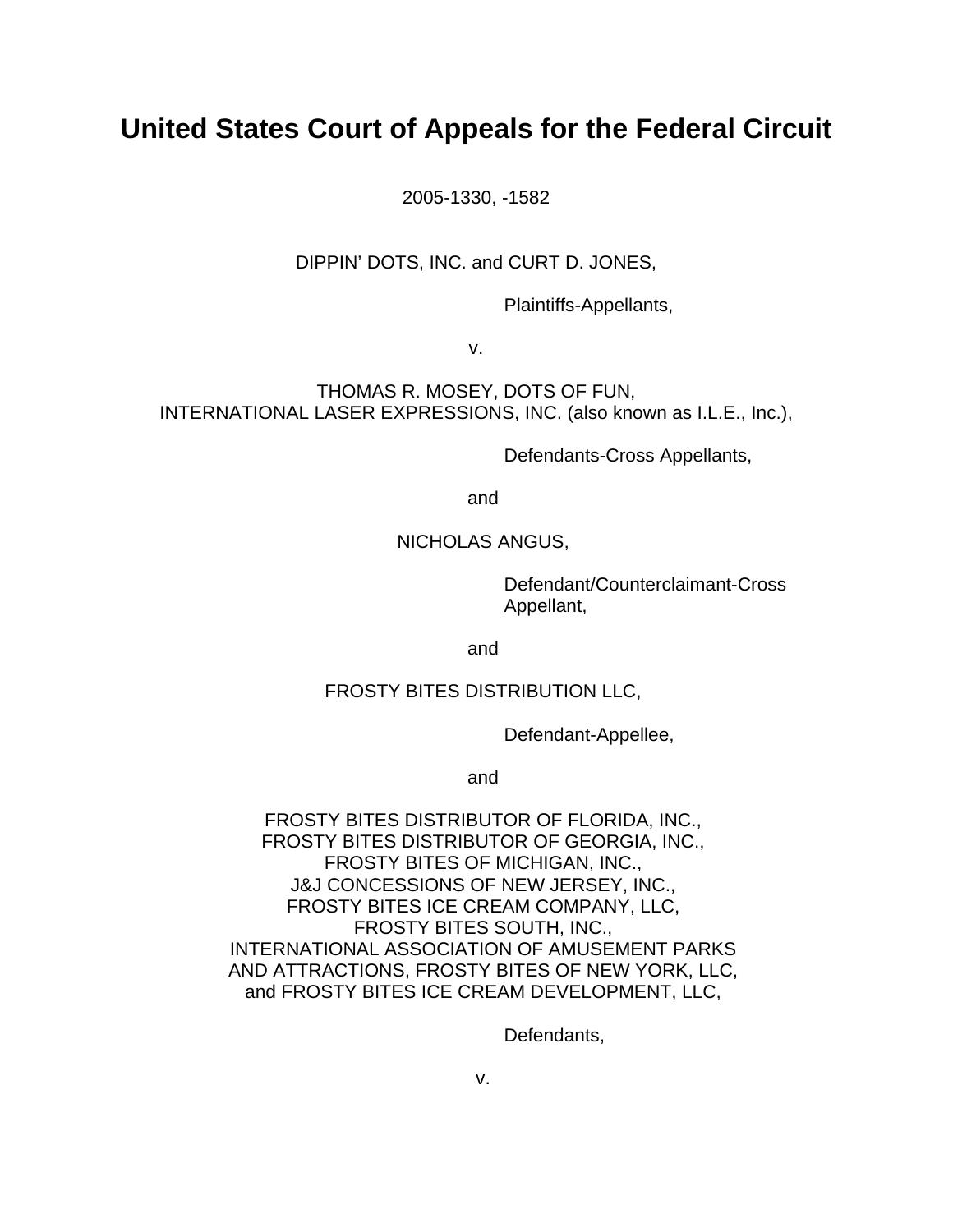## F. ROBERT ESTY, JR., BARRY JAY BASS, VICTOR BAUER, JACK MILLER, DANIEL KILCOYNE, SHAWN P. KILCOYNE, and DANIEL DOPKO,

Counterclaim Defendants,

and

## FROSTY BITES, INC. (now known as Mini Melts, Inc.),

 Counterclaim Defendant-Cross Appellant.

Daniel J. Warren, Sutherland Asbill & Brennan LLP, of Atlanta, Georgia, argued for plaintiffs-appellants, Dippin Dots, Inc. and Curtis D. Jones. With him on the brief were Candice C. Decaire, Erin C. Witkow, and Troy R. Covington. Of counsel was Todd Stockwell, Stockwell & Associates, of Lexington, Kentucky.

Robert G. Oake, Jr., Oake Law Office, of Allen, Texas, and Rudolf O. Siegesmund, Siegesmund & Associates, of Dallas, Texas, argued for defendants-crossappellants Thomas R. Mosey et al., defendant/counterclaimant-cross appellant Nicholas Angus, and counterclaim defendant-cross appellant, Frosty Bites, Inc. (now known as Mini Melts, Inc.).

Keith E. Broyles, Alston & Bird LLP, of Atlanta, Georgia, argued for defendantappellee. With him on the brief were Stacey A. Mollohan and William R. Hubbard.

Appealed from: United States District Court for the Northern District of Texas

Judge Thomas W. Thrash, Jr.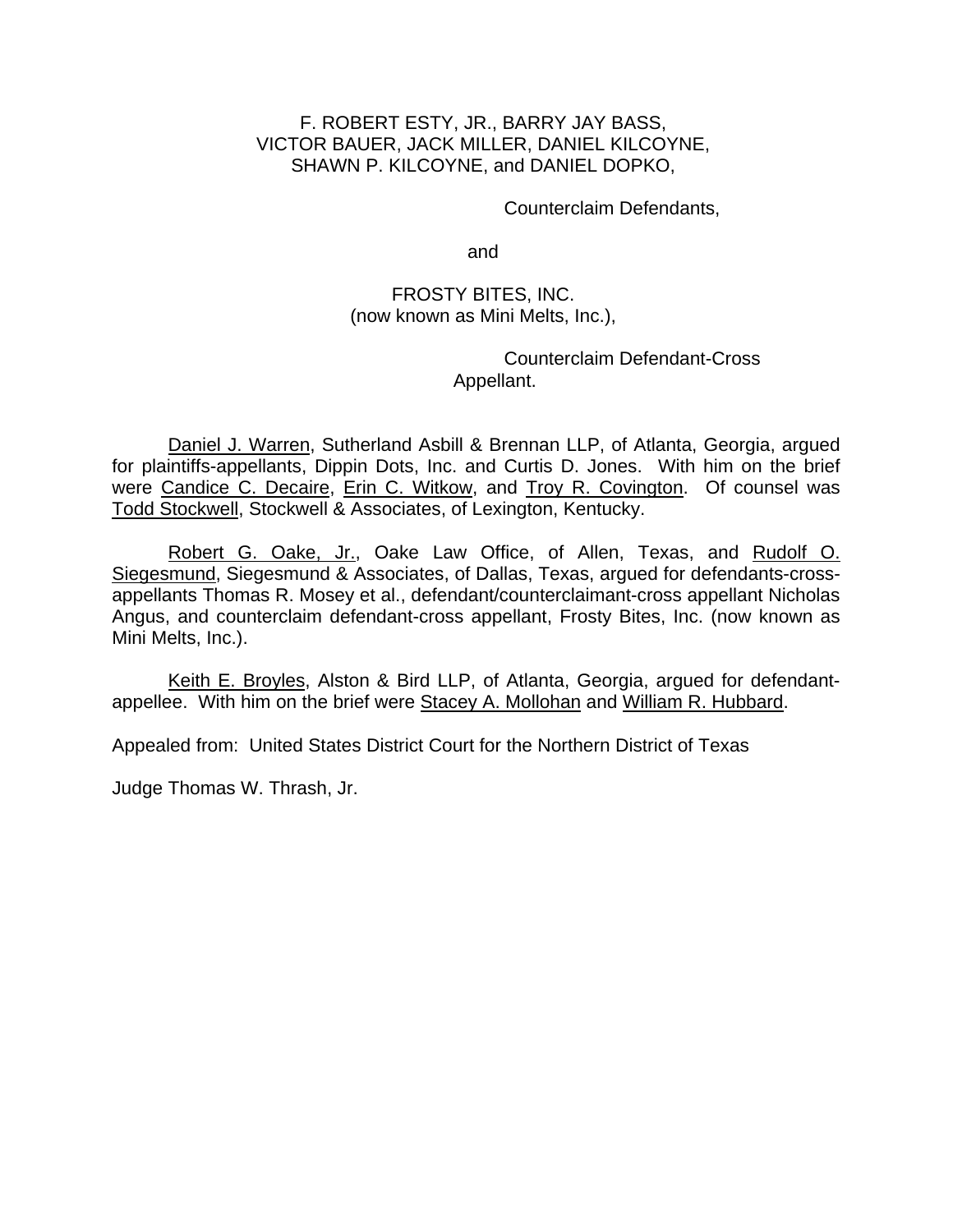# **United States Court of Appeals for the Federal Circuit**

2005-1330, -1582

DIPPIN' DOTS, INC. and CURT D. JONES,

Plaintiffs-Appellants,

v.

THOMAS R. MOSEY, DOTS OF FUN, INTERNATIONAL LASER EXPRESSIONS, INC. (also known as I.L.E., Inc.),

Defendants-Cross Appellants,

and

# NICHOLAS ANGUS,

 Defendant/Counterclaimant-Cross Appellant,

and

# FROSTY BITES DISTRIBUTION LLC,

Defendant-Appellee,

and

FROSTY BITES DISTRIBUTOR OF FLORIDA, INC., FROSTY BITES DISTRIBUTOR OF GEORGIA, INC., FROSTY BITES OF MICHIGAN, INC., J&J CONCESSIONS OF NEW JERSEY, INC., FROSTY BITES ICE CREAM COMPANY, LLC, FROSTY BITES SOUTH, INC., INTERNATIONAL ASSOCIATION OF AMUSEMENT PARKS AND ATTRACTIONS, FROSTY BITES OF NEW YORK, LLC, and FROSTY BITES ICE CREAM DEVELOPMENT, LLC,

Defendants,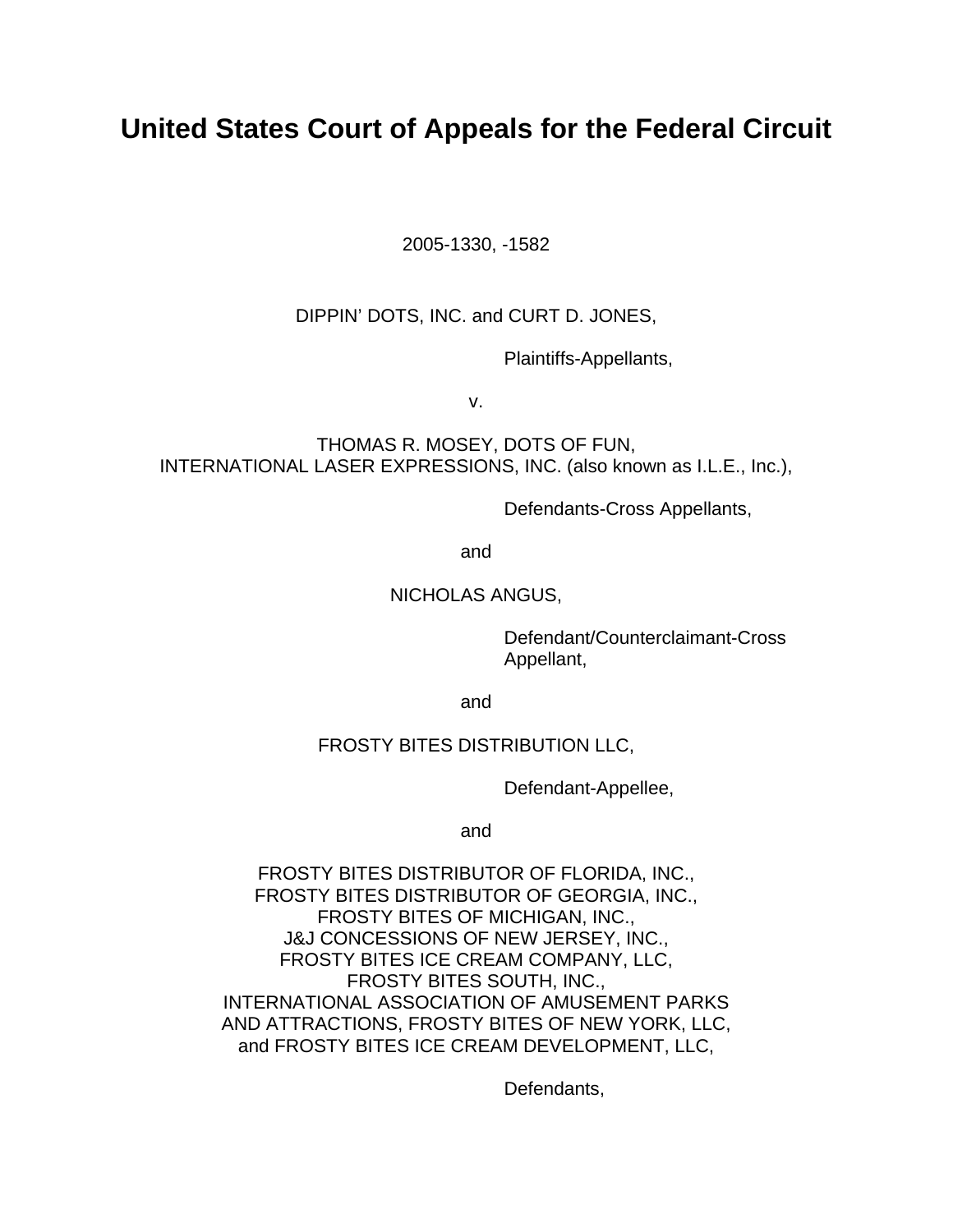v.

## F. ROBERT ESTY, JR., BARRY JAY BASS, VICTOR BAUER, JACK MILLER, DANIEL KILCOYNE, SHAWN P. KILCOYNE, and DANIEL DOPKO,

Counterclaim Defendants,

and

FROSTY BITES, INC. (now known as Mini Melts, Inc.),

Counterclaim Defendant-Cross Appellant.

DECIDED: February 9, 2007 \_\_\_\_\_\_\_\_\_\_\_\_\_\_\_\_\_\_\_\_\_\_\_\_\_\_

\_\_\_\_\_\_\_\_\_\_\_\_\_\_\_\_\_\_\_\_\_\_\_\_\_\_

Before MAYER, RADER, and GAJARSA, Circuit Judges.

GAJARSA, Circuit Judge.

This is a patent infringement and antitrust case dealing with a unique ice cream product. Plaintiffs Dippin' Dots, Inc. and Curt D. Jones (collectively "DDI") appeal from the district court's claim construction and summary judgment of noninfringement of U.S. Patent No. 5,126,156 ("the '156 patent") and from the judgment following jury trial that all claims of that patent are obvious, that the patent is unenforceable due to inequitable conduct during prosecution, and that DDI violated the antitrust laws by asserting a patent that had been procured through fraud on the Patent Office. We affirm the judgments of noninfringement, obviousness, and unenforceability, but reverse as to the antitrust counterclaim.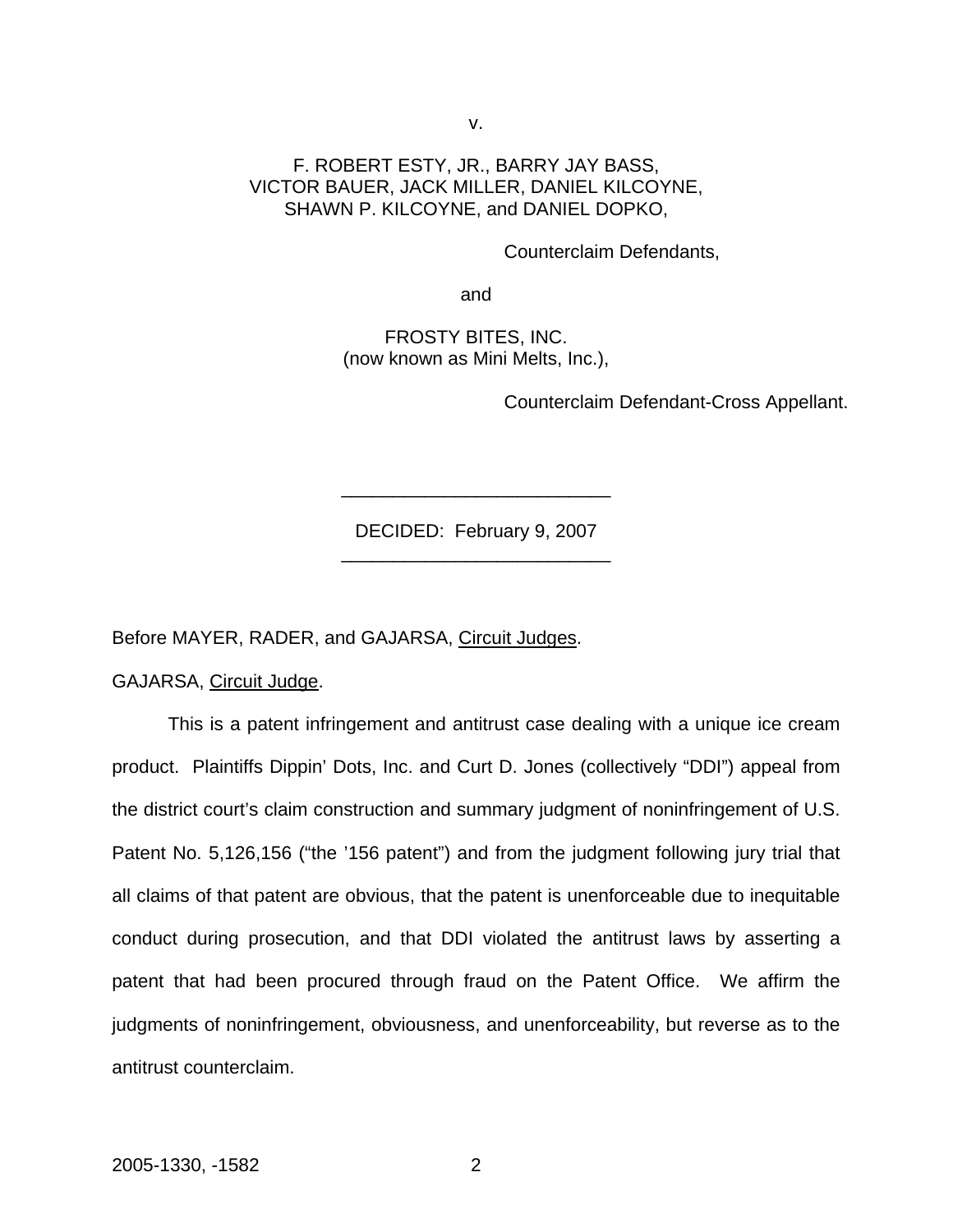## **I. BACKGROUND**

## A. The Technology and Patent

The '156 patent, covering subject matter invented by plaintiff Jones and exclusively licensed to plaintiff Dippin' Dots, is directed to a process for making a form of cryogenically prepared novelty ice cream product. Claim 1, the only independent

claim, reads:

A method of preparing and storing a free-flowing, frozen alimentary dairy product, comprising the steps of:

[(1)] preparing an alimentary composition for freezing;

[(2)] dripping said alimentary composition into a freezing chamber;

[(3)] freezing said dripping alimentary composition into beads;

 $[(4)]$  storing said beads at a temperature at least as low as -20 $^{\circ}$  F. so as to maintain said beads free-flowing for an extended period of time;

 $[(5)]$  bringing said beads to a temperature between substantially -10 $^{\circ}$  F. and -20° F. prior to serving; and

[(6)] serving said beads for consumption at a temperature between substantially -10° F. and -20° F. so that said beads are free flowing when served.

'156 patent col.6 ll.41-57 (numbering added for reference). DDI has commercialized this process. The ice cream it produces, sold under the Dippin' Dots brand, is known to patrons of amusement parks, stadiums, shopping malls, and the like.

The initial application that eventually issued as the '156 patent, filed on March 6, 1989, omitted the final "serving" step from Claim 1. The examiner rejected all of the claims as obvious in light of Canadian Patent No. 964,921, of Aref et al. DDI appealed the rejections to the Board of Patent Appeals and Interferences ("Board"), which affirmed the rejection. DDI then filed a continuation application, amending Claim 1 by adding the "serving" step. The examiner again rejected over the Aref reference, noting that "dependent on the food product being served," it would be obvious to serve the product in a cold, free-flowing state. DDI then submitted a declaration pursuant to 37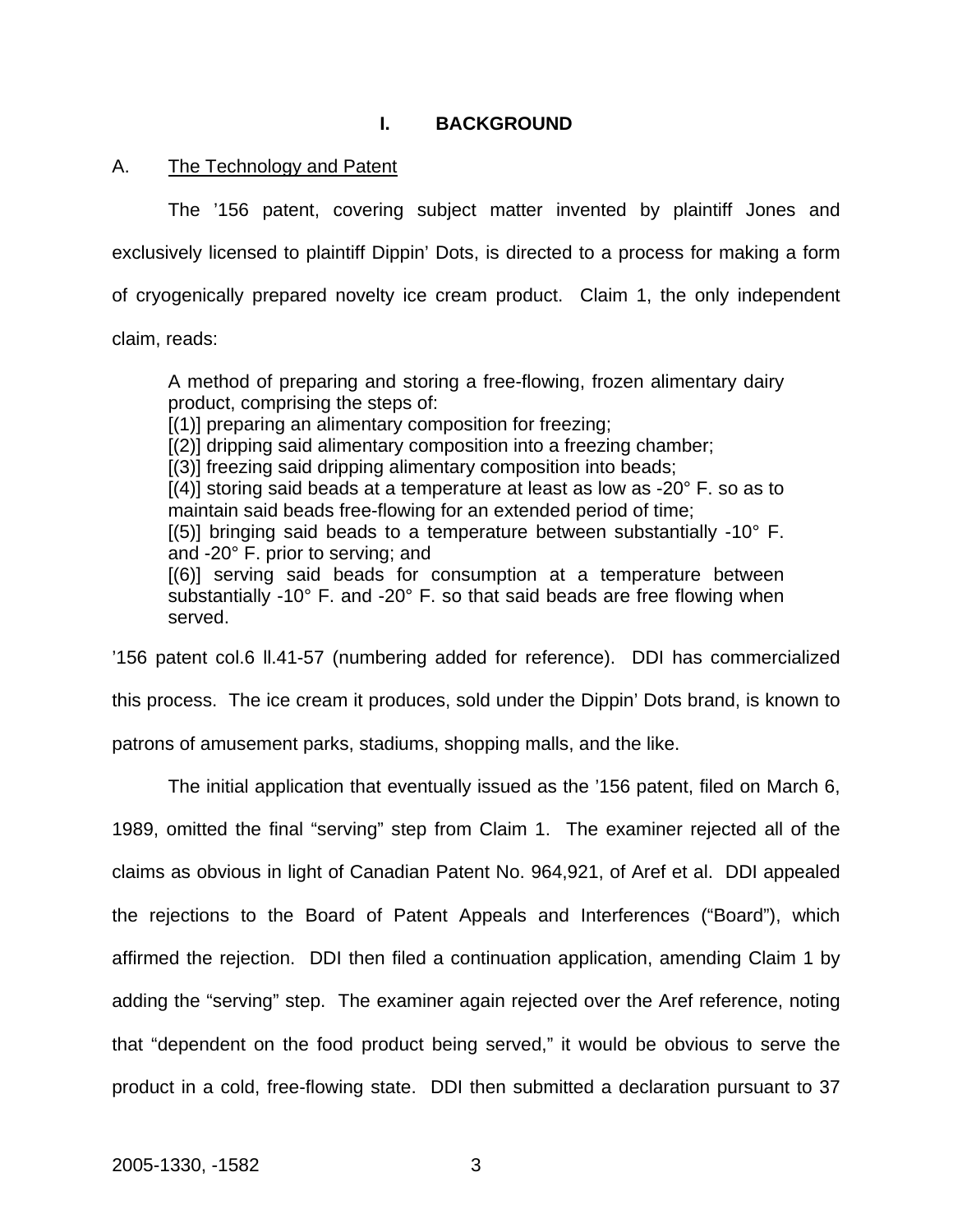C.F.R. § 1.132 in which it submitted evidence of the significant commercial success of its method. It argued that its commercial success should weigh against a finding of obviousness.See Graham v. John Deere Co., 383 U.S. 1, 17-18 (1966) (noting that commercial success is one of the "secondary considerations" that may serve as "indicia of . . . nonobviousness"). The examiner agreed and the '156 patent issued in June 1992.

#### B. The Festival Market Sales

Much of the debate in this case centers on the import of sales made at the Festival Market mall in Lexington, Kentucky, more than a year before DDI filed its patent application. Sales made more than one year before the patent's priority date implicate the on-sale bar of 35 U.S.C. § 102(b). For the '156 patent, this critical date is March 6, 1988. Starting on July 24, 1987, Jones sold cryogenically-prepared, largely beaded ice cream at the Festival Market. During Jones's time at Festival Market, which lasted at least until July 29th, over 800 customers purchased his beaded ice cream and others received free samples. The customers were permitted to leave with the product and were not restricted by any kind of confidentiality agreement. Jones later testified that his main goal at the Festival Market was to "get . . . test-marketing information" and not to further develop technical aspects of his product such as particular temperature ranges for storage and service.

It is undisputed that the Festival Market sales were never disclosed to the Patent and Trademark Office ("PTO") during prosecution of the '156 patent. The declaration of commercial success which ultimately persuaded the examiner to grant the patent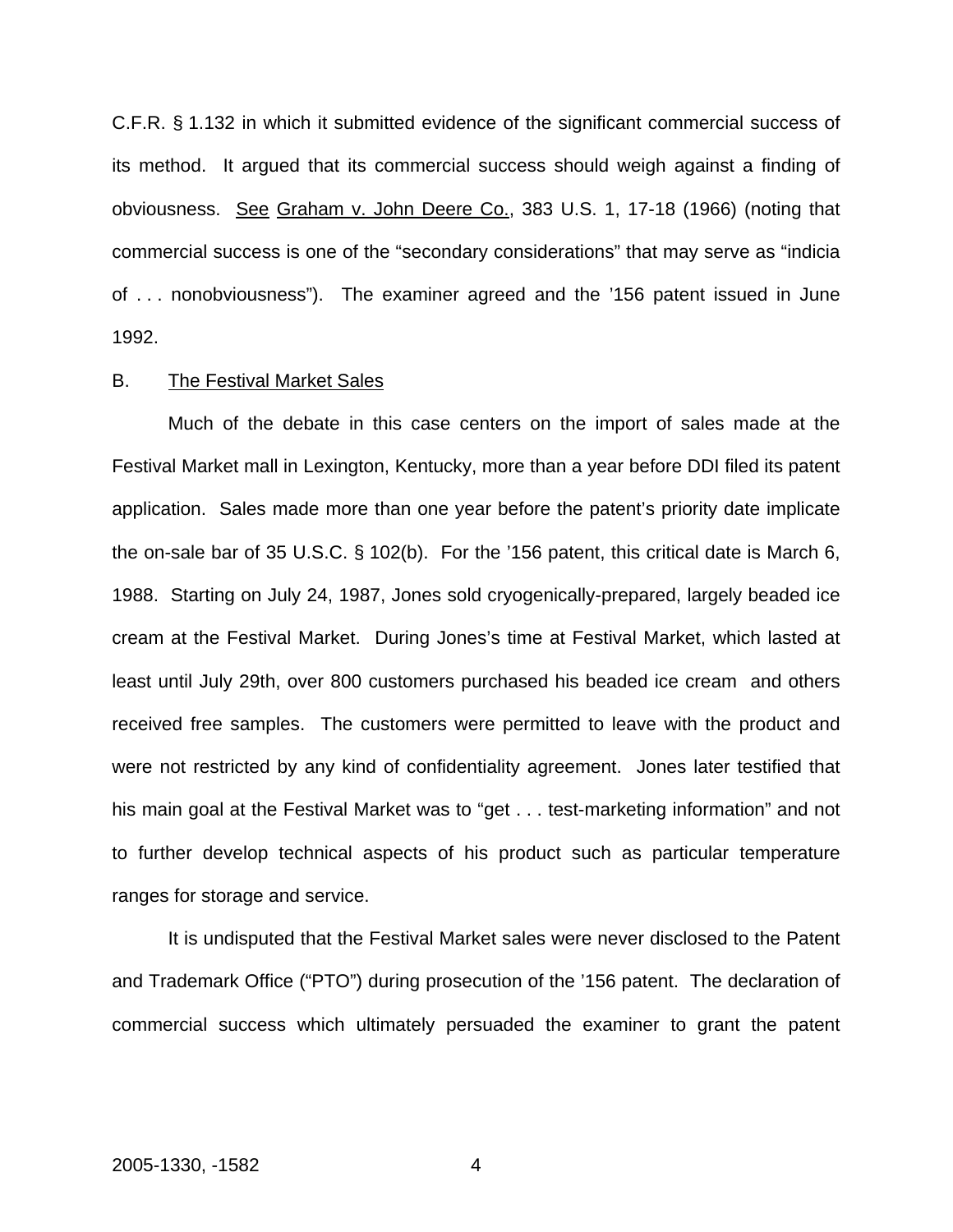contained a sworn statement by Jones that "[t]he initial sales were in March of 1988," which was on or after the critical date.

Jones testified that at Festival Market he only practiced the first three steps of the claimed method, not the storing, bringing, or serving steps. He testified that he considered the evidence of what had happened at Festival Market to be irrelevant to patentability. The attorney who prosecuted the '156 patent, Warren Schickli, testified that he considered the sales to have been experimental since the process as practiced at Festival Market could not be feasibly commercially exploited. He also testified that the Festival Market ice cream was not sold for "direct consumption" under the meaning of Claim 1, because the ice cream was too cold to eat comfortably when initially given to the consumer.

#### C. Prior Litigation

The controversy in this case began when several of DDI's distributors severed their relationship, found alternative manufacturing sources, and entered into competition against DDI. DDI initiated a series of patent infringement lawsuits against its new competitors in various judicial districts. In this appeal, the defendants fall into two primary categories: the "manufacturing parties" who make the competing ice cream product and the "distributing parties" who sell it to consumers.<sup>1</sup> The defendants counterclaimed for violation of § 2 of the Sherman Act due to DDI's allegation of patent infringement based on a fraudulently acquired patent. This type of antitrust claim has

<span id="page-6-0"></span><sup>&</sup>lt;sup>1</sup> The manufacturing parties are Defendants Thomas Mosey, Dots of Fun, International Laser Expressions, Inc., Nicholas Angus, and Frosty Bites, Inc. (now known as Mini Melts, Inc.). Defendant Frosty Bites Distribution, its various local affiliates, and individuals such as founder Victor Bauer are the distributing parties. The issues in this case are not generally resolved in a manner unique to particular defendants, so we refer collectively to "the defendants" where appropriate.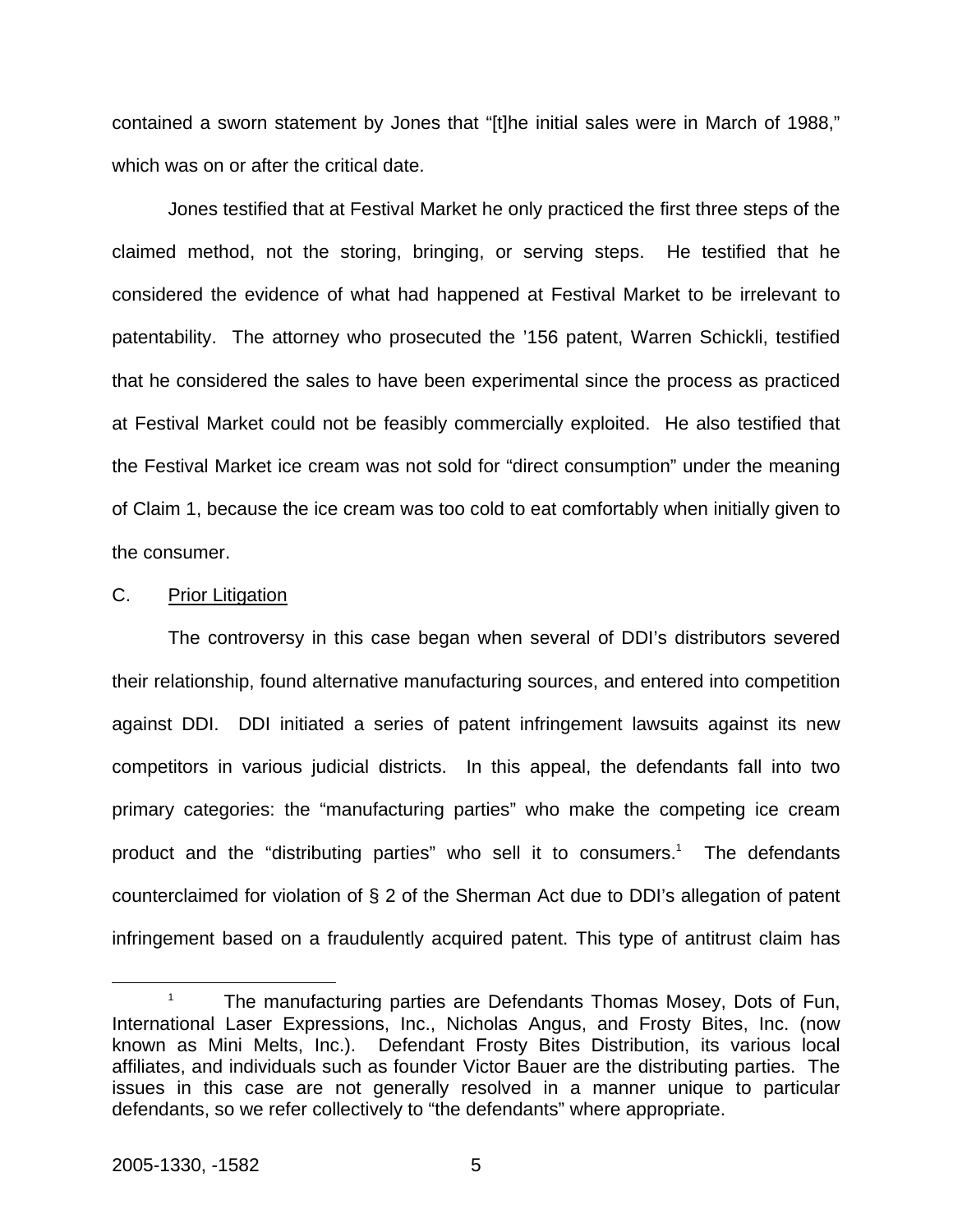become known as a "Walker Process" claim, named for the Supreme Court's decision in Walker Process Equipment, Inc. v. Food Machinery & Chemical Corp., 382 U.S. 172, 177 (1965). The various suits were consolidated by the Judicial Panel on Multi-District Litigation for pretrial proceedings before the United States District Court for the Northern District of Georgia, with Judge Thomas W. Thrash presiding. That court adopted in large part an earlier-recommended claim construction by a special master. In re Dippin' Dots Patent Litig., 249 F. Supp. 2d 1346, 1366 (N.D. Ga. 2003). It issued summary judgment of noninfringement both literally, id. at 1368, and via the doctrine of equivalents, id. at 1370-71. It refused to grant summary judgment to any party on invalidity, id. at 136[2](#page-7-0), 1364, or on inequitable conduct, id. at  $1365.<sup>2</sup>$ 

After the pretrial proceedings in the Northern District of Georgia were completed, the case was remanded to the United States District Court for the Northern District of Texas.Judge Thrash, sitting by designation, continued to preside over the Northern District of Texas proceedings. That court conducted a jury trial on the issues of invalidity, unenforceability, and antitrust violations by DDI. By special verdict, the jury found that the sales by Jones prior to March 1988 could be asserted against the patent as prior art and that all claims of the '156 patent were invalid as obvious. The jury also found that both Jones and Schickli had, with intent to deceive, made material misrepresentations or omissions in violation of the duty of candor to the PTO. It also determined that defendants Mini Melts, Inc. and Frosty Bites Distribution had proven all

<span id="page-7-0"></span> $2^2$  The district court also granted summary judgment in favor of the defendants as to claims of trade dress infringement, id. at 1374-75, and trade secret violations, id. at 1376. It granted summary judgment to the plaintiffs on a minor contract issue. Id. at 1378. These issues are not before us on appeal. The trade dress issue was appealed separately to the Eleventh Circuit, which affirmed. Dippin' Dots, Inc. v. Frosty Bites Distrib., 369 F.3d 1197 (11th Cir. 2004).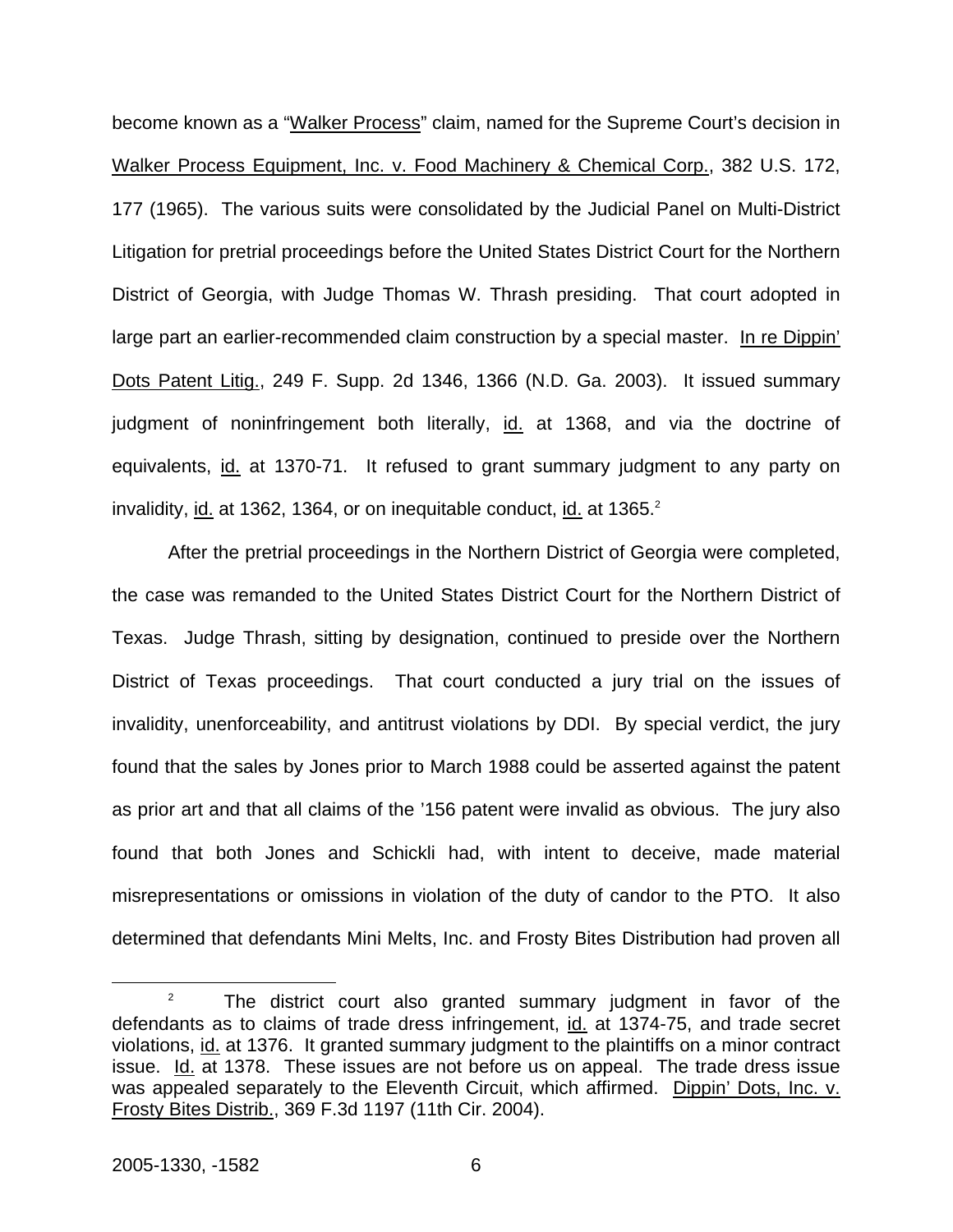required elements of their antitrust counterclaim, including the requisite fraud on the PTO. However, it found no antitrust damages, granting the counterclaim plaintiffs zero dollars in damages on their Sherman Act counterclaim. The district court denied DDI's motion for judgment notwithstanding the verdict (JMOL), finding that there was sufficient evidence for the jury to find all claims obvious and that DDI had withheld a material reference with the deceptive intent required for Walker Process liability. The district court then weighed that same evidence of intent and materiality itself and found the patent unenforceable due to inequitable conduct before the PTO. In its final judgment dated February 28, 2005, it awarded attorney fees under the Clayton Act to defendant Frosty Bites Distribution ("FBD") in the amount of \$676,675.46.

The defendants appealed to this court on March 25, 2005. After the notice of appeal was filed, the district court made two additional rulings. On August 4, 2005, it granted defendant Mosey's motion for attorney fees under the Clayton Act, which had been outstanding at the time of the final judgment. On August 18, 2005, FBD moved for an amendment of the attorney fee order to add fees under 35 U.S.C. § 285, the patent statute's fee-shifting provision. We deactivated the appeal while that motion was pending.On October 13, 2005, the district court granted FBD's motion and awarded it an additional \$504,158.16 in fees under § 285. On November 18, 2005, this court reactivated the appeal and set a briefing schedule. DDI's opening brief included challenges to the August 4 and October 13 fee awards. A motions panel of this court ruled that, since DDI had failed to amend its March 25 notice of appeal to include references to the later district court orders, we lacked jurisdiction to hear DDI's challenge to those later orders. Dippin' Dots v. Mosey, No. 05-1330, slip op. at 3 (Fed.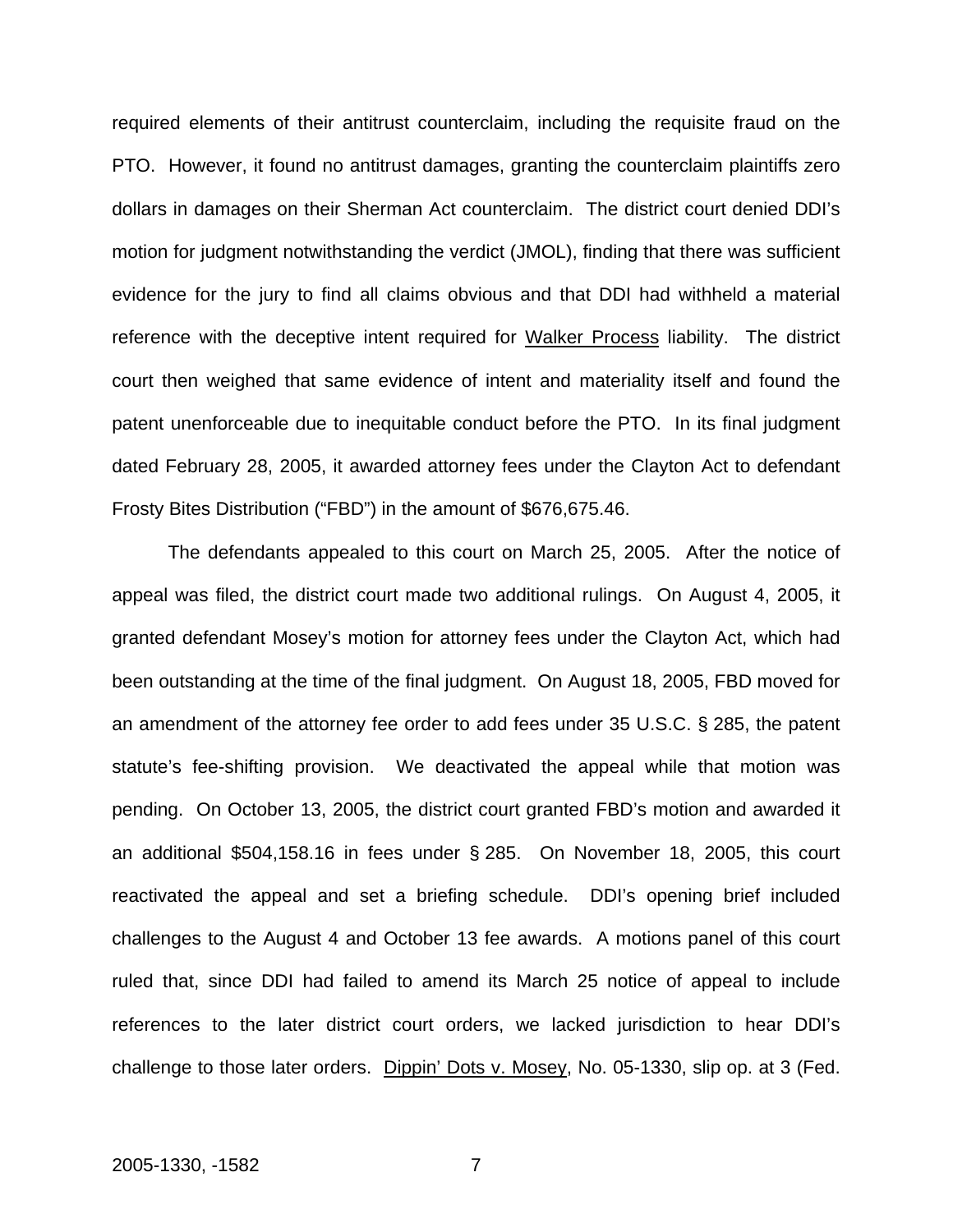Cir. May 1, 2006). DDI was directed to file a replacement brief omitting the arguments held to be jurisdictionally barred. Id., slip op. at 4.

In its amended brief, DDI appeals the claim construction and summary judgment of noninfringement, the refusal to overturn the jury verdict of obviousness and liability under the antitrust laws, the finding of inequitable conduct, and the award of attorneys' fees under the Clayton Act granted to FBD. We have jurisdiction under 28 U.S.C. § 1295(a)(1).

#### **II. DISCUSSION**

#### A. Claim Construction and Infringement

DDI challenges the summary judgment of noninfringement on the grounds that the district court<sup>[3](#page-9-0)</sup> construed the claims of the  $156$  patent erroneously. Its primary arguments relate to the appropriate reach of the term "beads" in Claim 1, which the district court construed to mean "small frozen droplets . . . which have a smooth, spherical (round or ball shaped) appearance." The district court's construction also excluded processes which produce any "irregular or odd shaped particles such as 'popcorn.'" The district court correctly found that the claim steps mentioning "beads" were limited to covering processes that produce beads and only beads. The accused process produces both spheres and irregular particles, so under this construction, the defendants do not infringe. DDI objects both to the definition of "beads" and to the district court's refusal to use the word "comprising" to extend the coverage of the claim beyond a beads-only process. As to the definition of "beads," the district court correctly

<span id="page-9-0"></span> $3$  As described supra, the claim construction and summary judgment phases of this litigation were handled by the United States District Court for the Northern District of Georgia. "The district court" as used in this section refers to that court.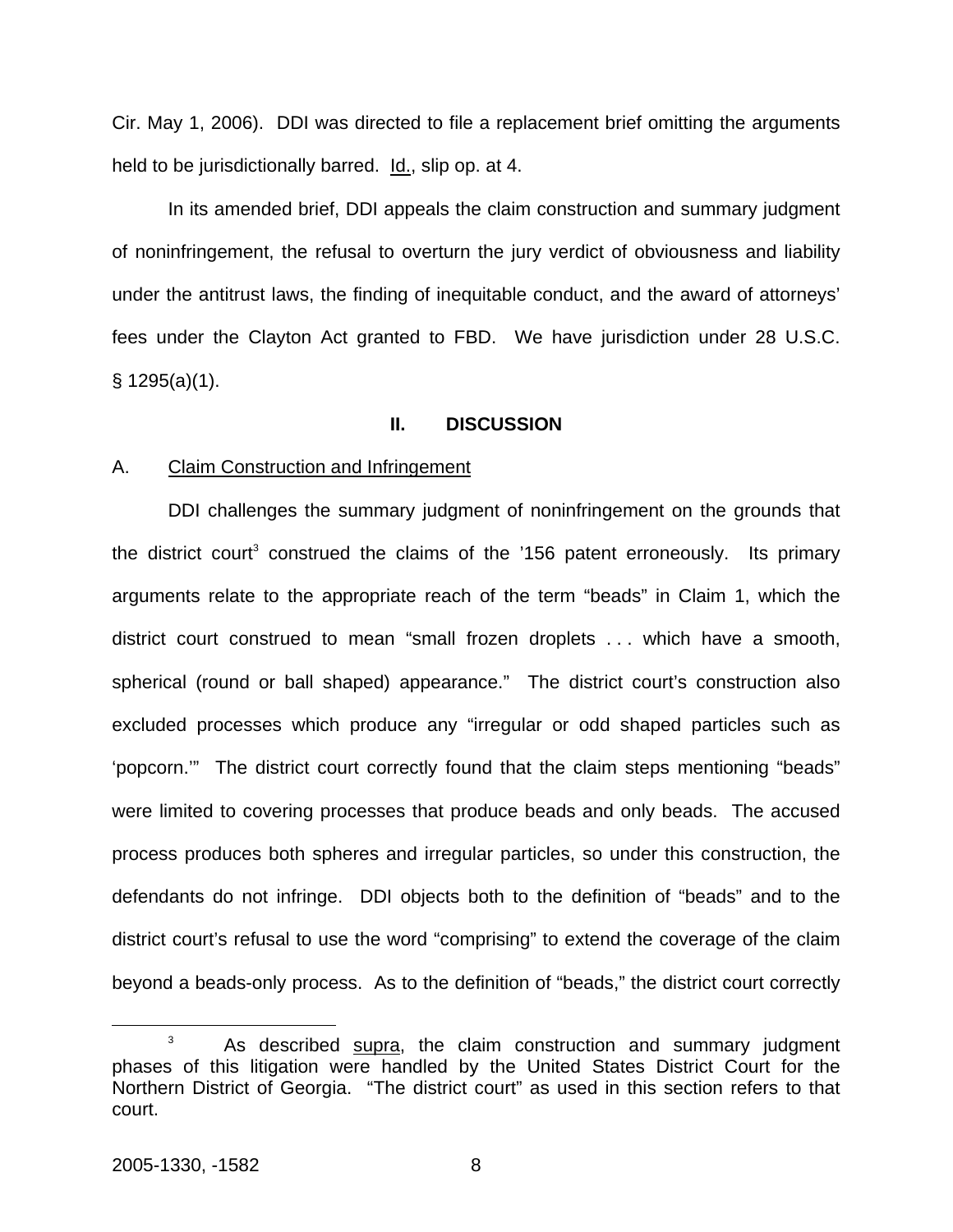noted that the written description specifically describes "beads" as having a "smooth, spherical appearance." '156 patent col.5 ll.22-23. Indeed, DDI argued to the Special Master before whom the construction issue was originally presented that a "bead" was "a small round ball or round drop." There is no error in the district court's definition of this term.

As to DDI's second argument, we acknowledge that the term "comprising" raises a presumption that the list of elements is nonexclusive. See Genentech, Inc. v. Chiron Corp., 112 F.3d 495, 501 (Fed. Cir. 1997). However, "'[c]omprising' is not a weasel word with which to abrogate claim limitations." Spectrum Int'l, Inc. v. Sterilite Corp., 164 F.3d 1372, 1380 (Fed. Cir. 1998). "Comprising" appears at the beginning of the claim—"comprising the steps of"—and indicates here that an infringing process could practice other steps in addition to the ones mentioned. Those six enumerated steps must, however, all be practiced as recited in the claim for a process to infringe. The presumption raised by the term "comprising" does not reach into each of the six steps to render every word and phrase therein open-ended—especially where, as here, the patentee has narrowly defined the claim term it now seeks to have broadened. The district court's limitation of the claim scope to exclude processes that produce some irregularly shaped particles is correct.

DDI also objects to the district court's definition of "free flowing," but the court did not rely on that definition to support its summary judgment ruling. Dippin' Dots, 249 F. Supp. 2d at 1367 ("Since Defendants' process produces beads and irregularly shaped particles of ice cream, Defendants' method does not literally infringe the '156 patent."). Since that basis of the district court's decision was based on a properly construed claim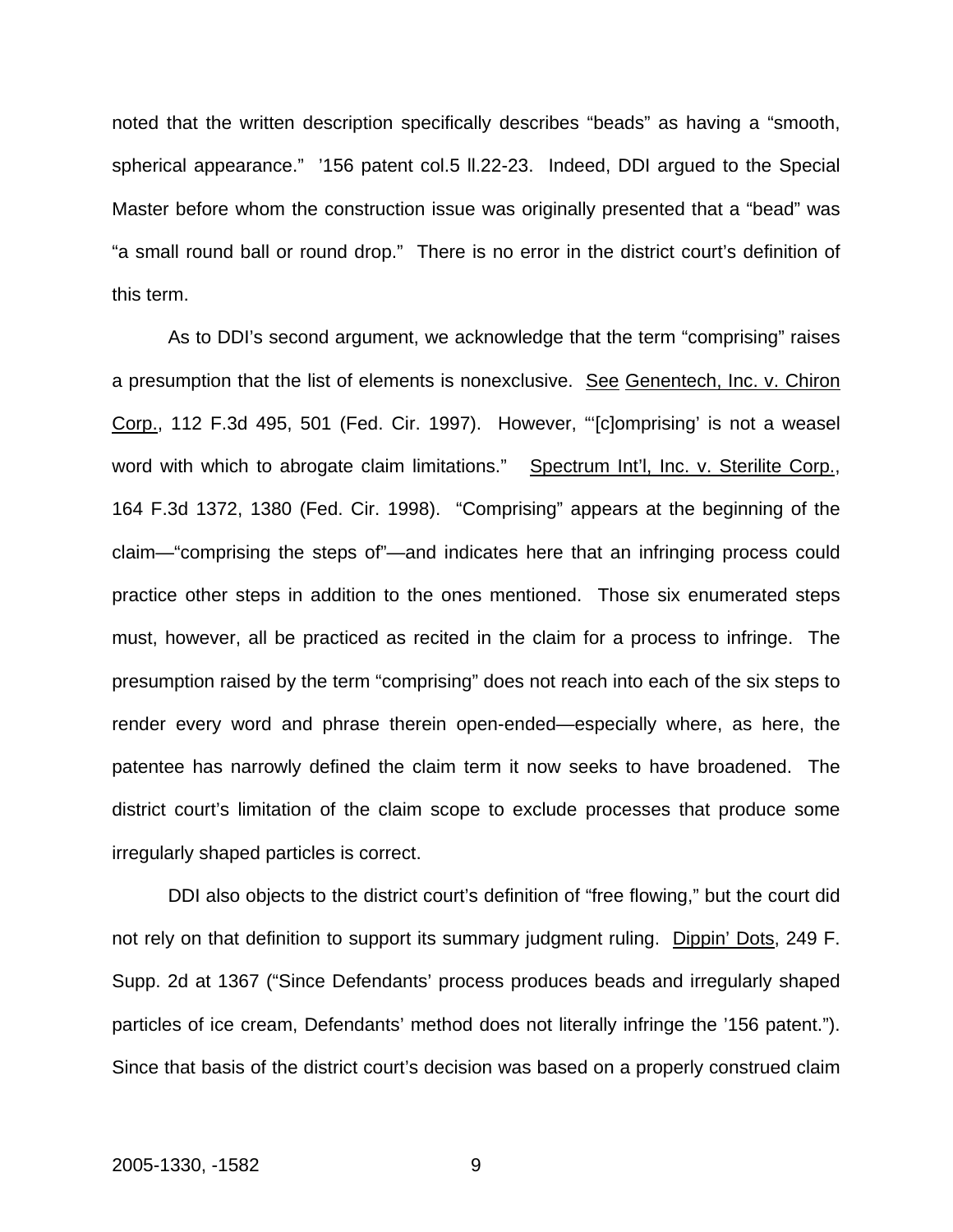term, we affirm the summary judgment of no literal infringement. DDI does not appeal the summary judgment of noninfringement under the doctrine of equivalents, so the court need not consider the doctrine of equivalents.

#### B. Obviousness

The case was transferred to the Northern District of Texas and tried to a jury, which found all claims of the '156 patent to be obvious. When reviewing a district court's JMOL determination as to obviousness, "[t]his court reviews a jury's conclusions on obviousness, a question of law, without deference, and the underlying findings of fact, whether explicit or implicit within the verdict, for substantial evidence." LNP Eng'g Plastics, Inc. v. Miller Waste Mills, Inc., 275 F.3d 1347, 1353 (Fed. Cir. 2001). Those factual underpinnings include the scope and content of the prior art, differences between the prior art and the claims at issue, and the level of ordinary skill in the art. Graham, 383 U.S. at 17. Our precedent requires that the party urging obviousness demonstrate a teaching, suggestion, or motivation to combine references. C.R. Bard, Inc. v. M3 Sys., Inc., 157 F.3d 1340, 1351 (Fed. Cir. 1998). This test is a flexible one which may find motivation to combine in the knowledge of one skilled in the art or in the nature of the problem to be solved. Alza Corp. v. Mylan Labs., Inc., 464 F.3d 1286, 1291 (Fed. Cir. 2006). Secondary indicia of nonobviousness, such as commercial success, long-felt need, or failure of others are also relevant. Graham, 383 U.S. at 17- 18.

To find obviousness in light of the Festival Market sales requires two conclusions: first, those sales must have been in the prior art; second, the process practiced at Festival Market combined with any other relevant prior art must render the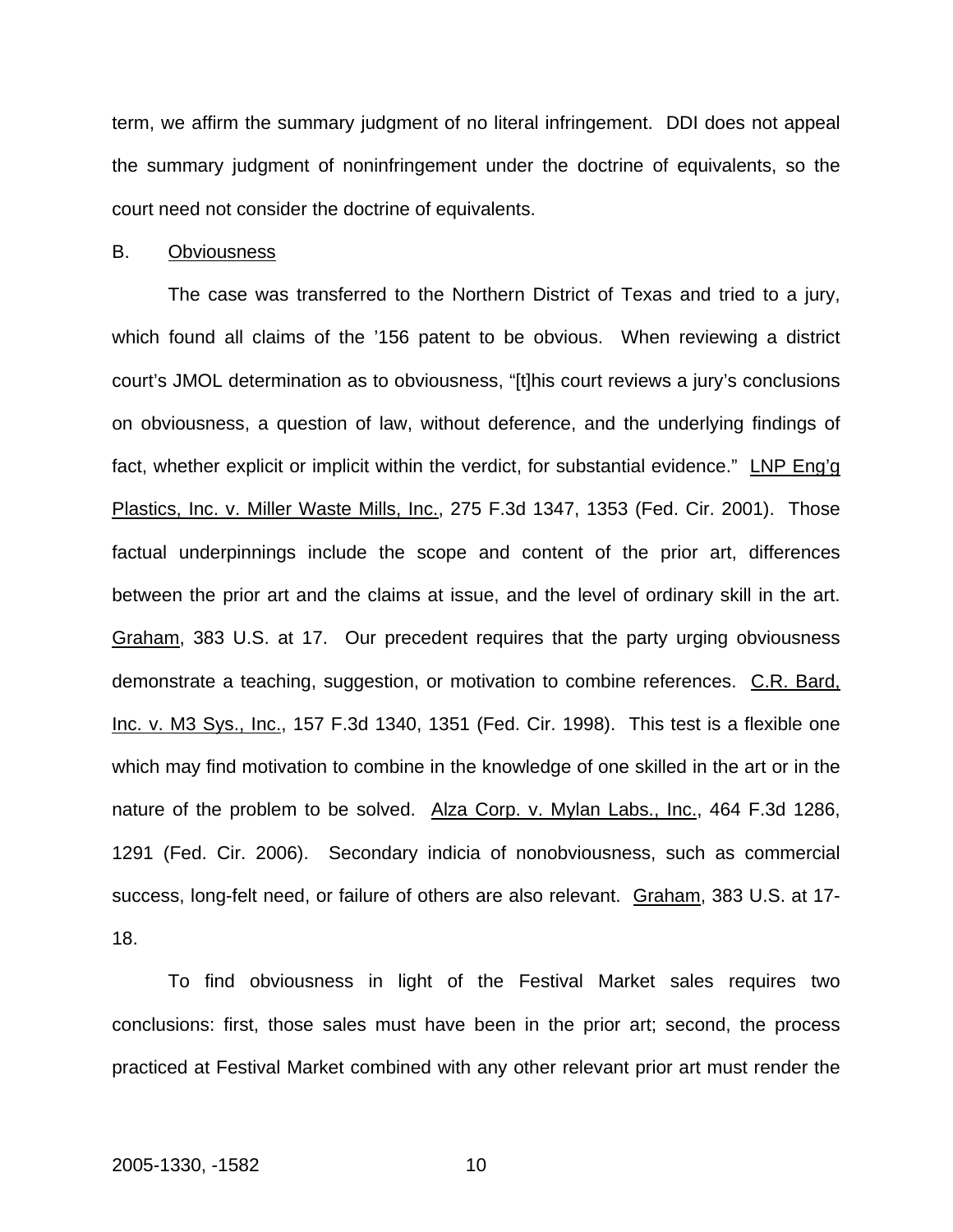claims of the '156 patent obvious. Substantial evidence existed for the jury to find the facts necessary to support both conclusions.

The first question is whether the sales at Festival Market constitute prior art that can be asserted against the '156 patent claims in an obviousness analysis. It is undisputed that those sales occurred before the patent's critical date of March 6, 1988. Sales made before the critical date would render invalid any claims that they anticipate, but the defendants do not allege here that the Festival Market sales embodied every element of any claim of the '156 patent. Instead, they argue that the claims are obvious in view of the Festival Market sales combined with the prior art cited by the examiner during prosecution. Those sales may indeed be considered when determining whether the claims are invalid for obviousness. The public sale of goods produced by a process more than one year before a patent is filed places that process in the § 102(b) prior art. See Invitrogen Corp. v. Biocrest Mfg., 424 F.3d 1374, 1382 (Fed. Cir. 2005) (citing Metallizing Eng'g Co. v. Kenyon Bearing & Auto Parts Co., 153 F.2d 516, 520 (2d Cir. 1946) (Learned Hand, J.)). Prior art under the § 102(b) on-sale bar is also prior art for the purposes of obviousness under § 103. See LaBounty Mfg. v. Int'l Trade Comm'n, 958 F.2d 1066, 1071 (Fed. Cir. 1992) ("Section 102(b) may create a bar to patentability . . . in conjunction with [§ 103], if the claimed invention would have been obvious from the on-sale device in conjunction with the prior art."). DDI argues that the sales at Festival Market were experimental in nature and therefore avoid the on-sale bar. In light of Jones's testimony that his purpose was to determine the marketability of his ice cream product and not to improve it technically, the jury could have found facts supporting a conclusion that the sales were not experimental. See In re Smith, 714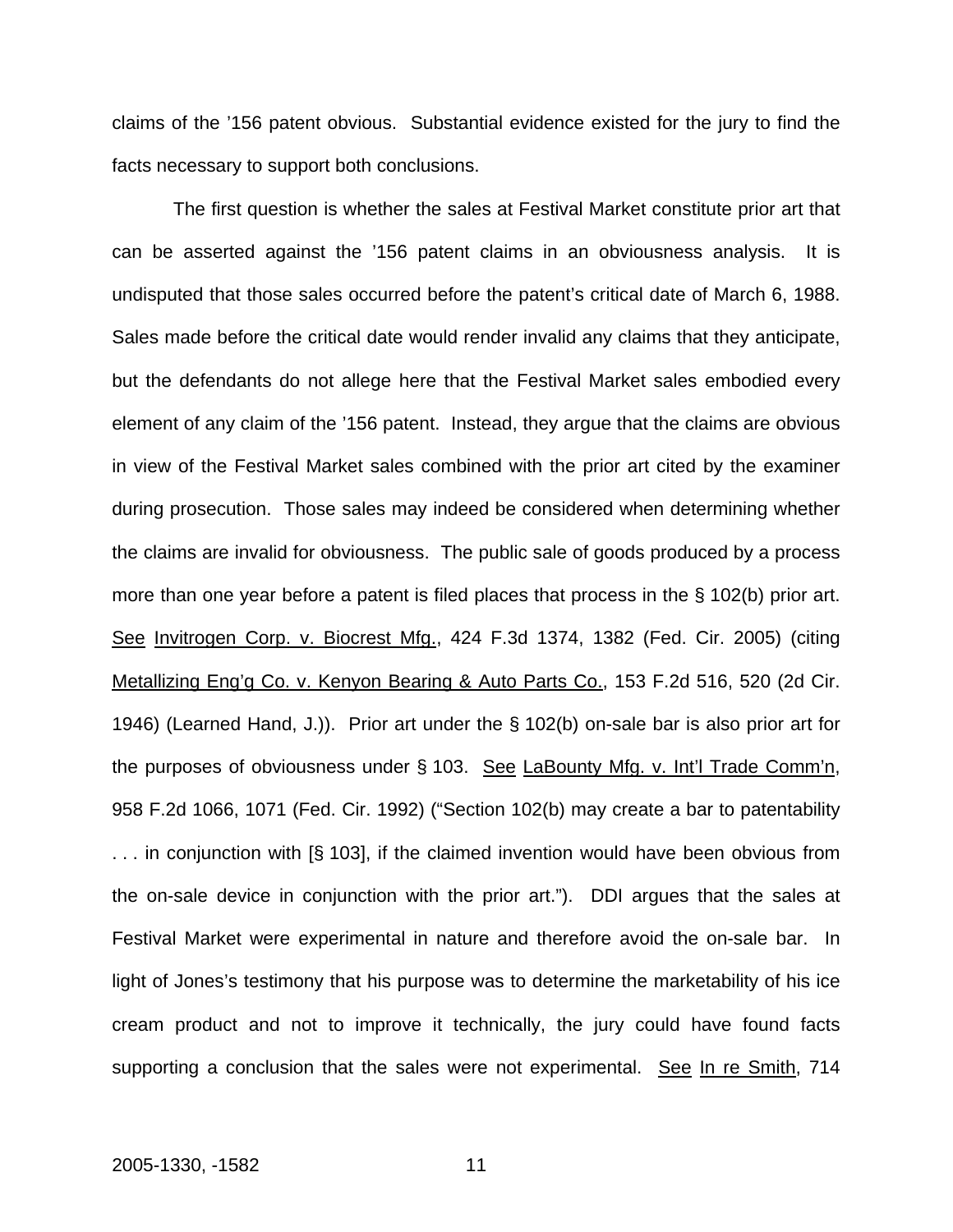F.2d 1127, 1135 (Fed. Cir. 1983) ("The experimental use exception . . . does not include market testing where the inventor is attempting to gauge consumer demand for his claimed invention."); see also Paragon Podiatry Lab., Inc. v. KLM Labs. Inc., 984 F.2d 1182, 1193 (Fed. Cir. 1993). The Festival Market sales are therefore prior art citable against the patent claims for obviousness purposes.

The second question is whether the Festival Market sales, considered as prior art to the '156 patent, render its claims invalid for obviousness. We conclude that they do. The first three steps of the patented process (preparing, dripping, and freezing) were concededly practiced at Festival Market. The last two—bringing to a higher temperature and then serving at that temperature for direct consumption—were at least very closely approximated. No evidence of the exact temperature of any product served at Festival Market has been presented, but it would have been obvious in light of the activity there to measure that temperature and serve the product within an easily determined range of palatability. The fourth step, "storing" at a very cold temperature for an extended period of time, may not have been present, but extended cold storage was an obvious elaboration on the Festival Market sales in order to distribute and retail the product. The motivation for DDI to make these trivial modifications is readily apparent from the problem to be solved. Someone of ordinary skill in the art of ice cream retailing, seeking to commercially develop the inventive kernel found at Festival Market, would immediately seek the appropriate temperature ranges within which to store and serve the product. See Alza, 464 F.3d at 1291 (noting that teaching, motivation, or suggestion can come from nature of problem to be solved).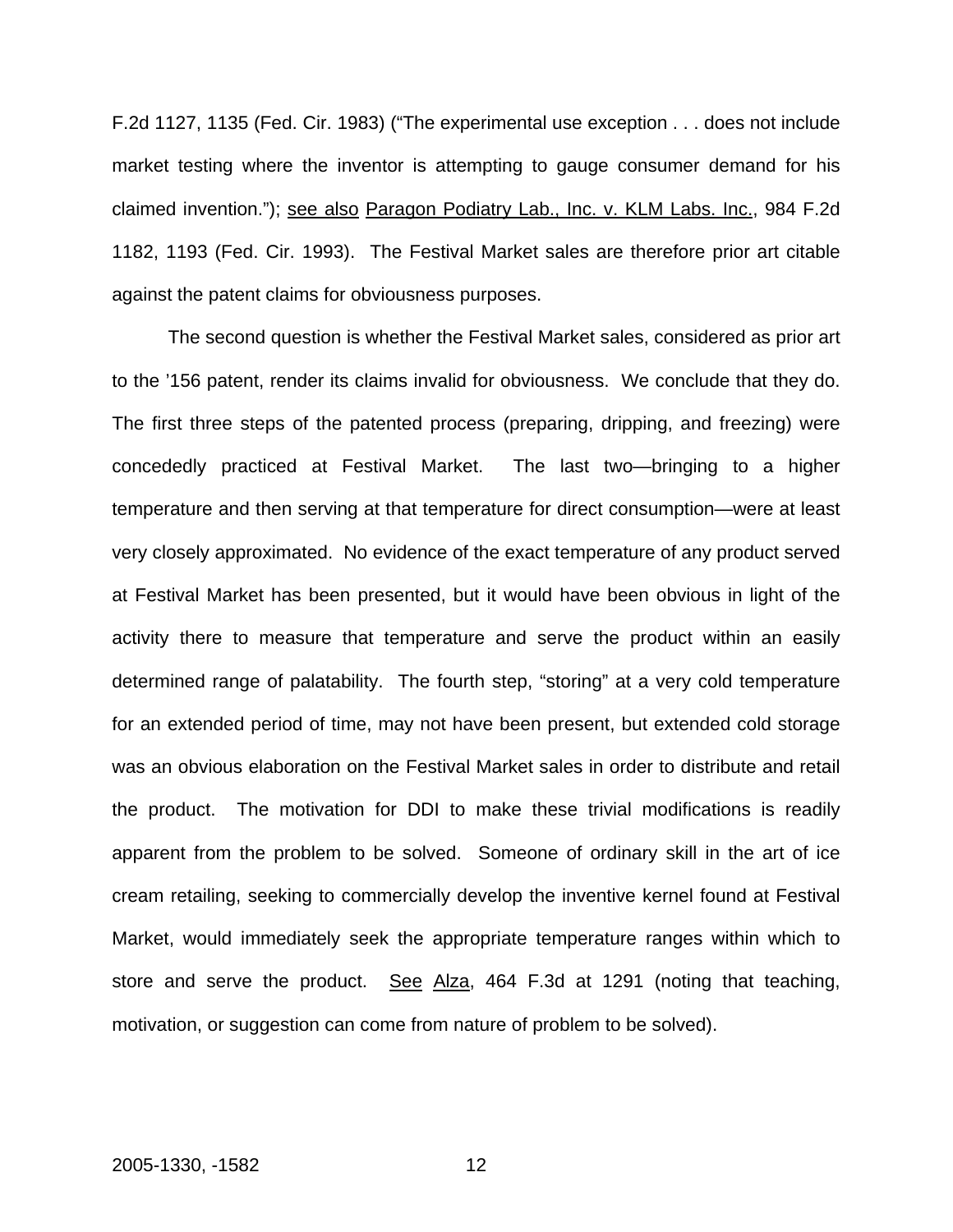The jury could reasonably have found that the secondary factor of commercial success advanced by Jones to obtain the '156 patent was obviated by the Festival Market sales. If the factors that led to DDI's later commercial success were largely present at Festival Market, later changes to the process encompassed by the '156 patent could reasonably be seen as not improving the prior art's commercial appeal much, if at all. See J.T. Eaton & Co. v. Atlantic Paste & Glue Co., 106 F.3d 1563, 1571 (Fed. Cir. 1997) ("the asserted commercial success of the product must be due to the merits of the claimed invention beyond what was readily available in the prior art.").

The factual underpinnings implicit in the jury's verdict are supported by substantial evidence, and based on those facts, we affirm the judgment of obviousness.

#### C. Inequitable Conduct

We have stated that "[a] patent may be rendered unenforceable for inequitable conduct if an applicant, with intent to mislead or deceive the examiner, fails to disclose material information or submits materially false information to the PTO during prosecution." Digital Control Inc. v. The Charles Mach. Works, 437 F.3d 1309, 1313 (Fed. Cir. 2006). The party urging unenforceability must show by clear and convincing evidence that the applicant met "thresholds of both materiality and intent." Molins PLC v. Textron, 48 F.3d 1172, 1178 (Fed. Cir. 1995). Where, as here, those factual findings were made by the district court, we review them for clear error. Id. The ultimate determination of inequitable conduct is committed to the sound discretion of the trial court. We review for abuse of that discretion. Union Pac. Res. Co. v. Chesapeake Energy Corp., 236 F.3d 684, 693-94 (Fed. Cir. 2001).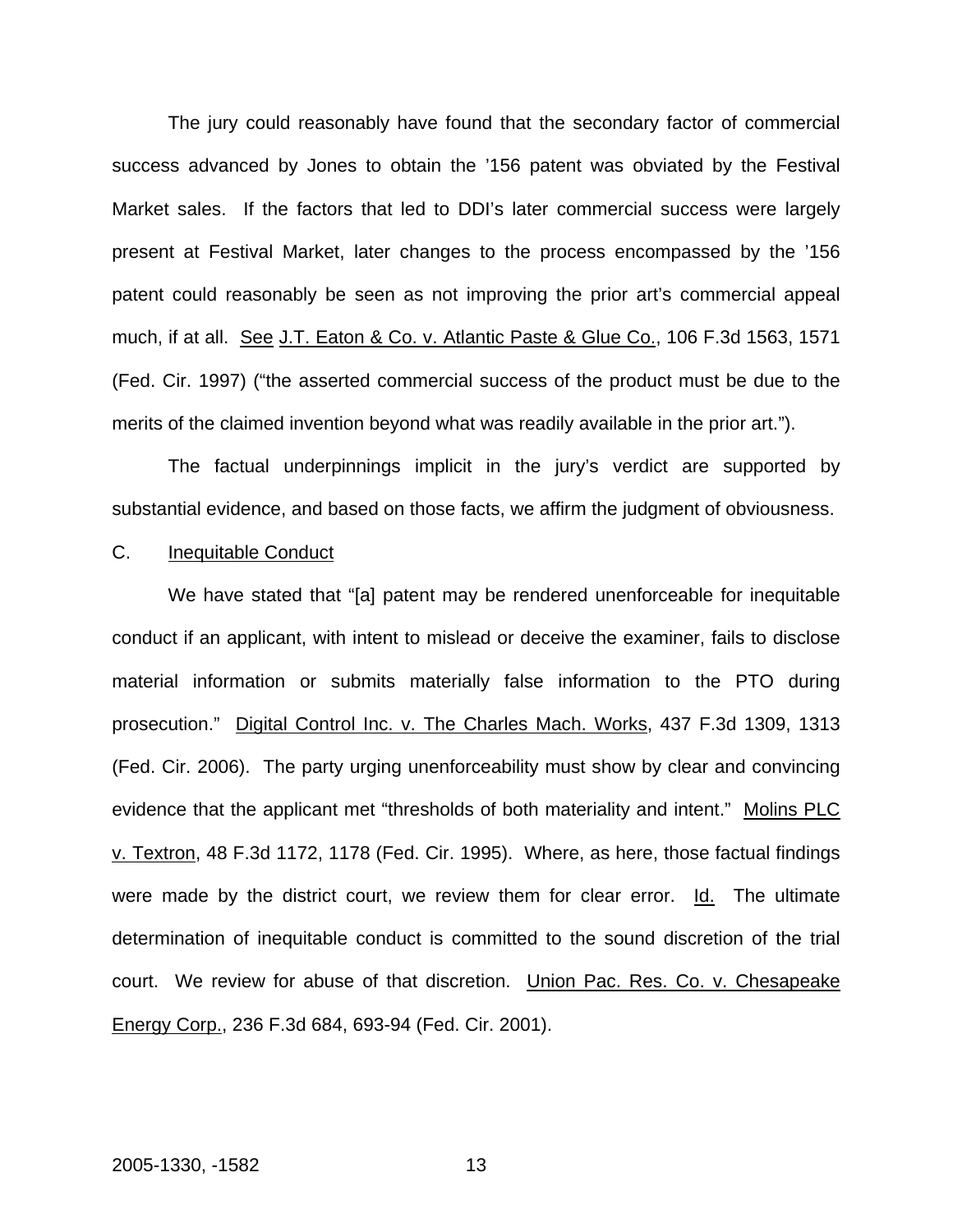The first prong of the inequitable conduct test, materiality, is clearly met here. As discussed supra, the Festival Market sales render the '156 patent invalid for obviousness. Had those sales been disclosed to the PTO, the patent may or may not have issued. At the very least, the existence of such sales prior to the critical date is a matter that "a reasonable examiner would have considered . . . important in deciding whether to allow the . . . application." Dayco Prods., Inc. v. Total Containment, Inc., 329 F.3d 1358, 1363 (Fed. Cir. 2003); see also Digital Control, 437 F.3d at 1316 (holding that "reasonable examiner" standard remains sufficient ground for inequitable conduct materiality even after 1992 amendment of 37 C.F.R. § 1.56).

The question of deceptive intent is a more difficult one, but we find no clear error in the district court's determination on this point. "'Smoking gun' evidence is not required in order to establish an intent to deceive . . . . Rather, this element of inequitable conduct[] must generally be inferred from the facts and circumstances surrounding the applicant's overall conduct." Paragon Podiatry Lab., Inc. v. KLM Labs. Inc., 984 F.2d 1182, 1189 (Fed. Cir. 1993). We have noted that omission of sales made before the critical date is especially problematic:

Absent explanation, the evidence of a knowing failure to disclose sales that bear all the earmarks of commercialization reasonably supports an inference that the inventor's attorney intended to mislead the PTO. The concealment of sales information can be particularly egregious because, unlike the applicant's failure to disclose, for example, a material patent reference, the examiner has no way of securing the information on his own.

Id. at 1193. While DDI wholly neglected to disclose the Festival Market sales to the PTO, it enthusiastically touted sales made after the critical date as evidence of the commercial appeal of its process. That combination of action and omission permits an inference of the minimum, threshold level of intent required for inequitable conduct. The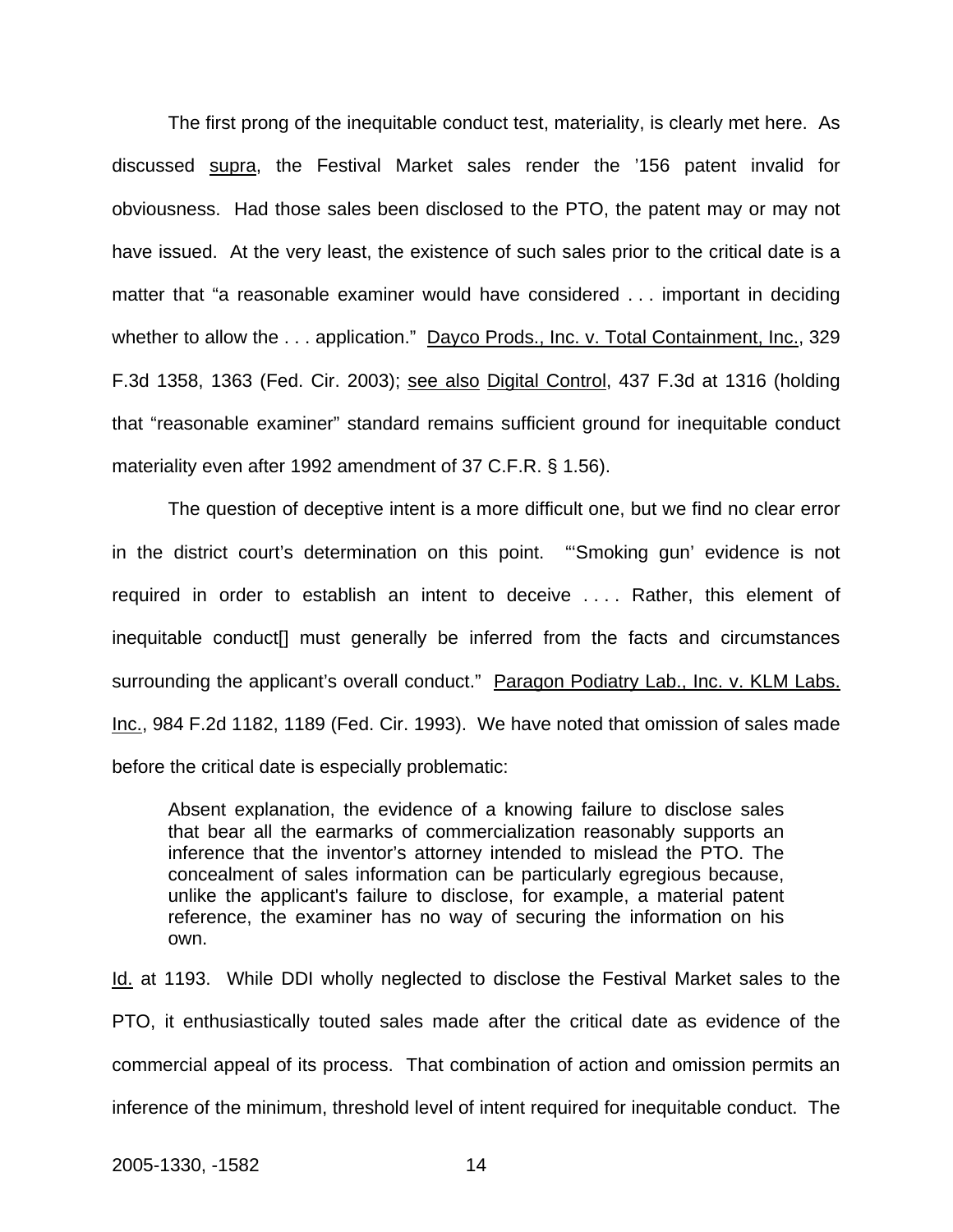evidence to support a finding of intent may not be particularly strong here (a point we discuss further in Part II.D, infra.) However, the district court was permitted to balance the relatively weak evidence of intent together with the strong evidence that DDI's omission was highly material to the issuance of the '156 patent and to find that on balance, inequitable conduct had occurred.<sup>4</sup> Such a finding, as an exercise of the district court's equitable powers, is within its discretion. See Molins, 48 F.3d at 1178 ("Once threshold findings of materiality and intent are established, the court must weigh them to determine whether the equities warrant a conclusion that inequitable conduct occurred."). We perceive no abuse of discretion here. The district court's inequitable conduct finding is correct.

#### D. Walker Process Antitrust Claim

The defendants in this case counterclaimed against DDI for violation of § 2 of the Sherman Act, and the same jury that found the patent obvious found DDI liable on that counterclaim. Proof that a patentee has "obtained the patent by knowingly and willfully misrepresenting facts to the Patent Office . . . [is] sufficient to strip [the patentee] of its exemption from the antitrust laws." Walker Process Equip., Inc. v. Food Mach. & Chem. Corp., 382 U.S. 172, 177 (1965). A party who asserts such a fraudulently obtained patent may be subject to an antitrust claim. If a patentee asserts a patent claim and the defendant can demonstrate the required fraud on the PTO, as well as show that "the other elements necessary to a  $\S 2$  case are present," the defendant-counterclaimant is entitled to treble damages under the antitrust laws. Id. at 175.

<span id="page-16-0"></span><sup>&</sup>lt;sup>4</sup> The district court characterized DDI's intent to deceive as "of a high nature." We disagree, but believe that in light of the high materiality of the nondisclosure, inequitable conduct can still be found here even though the evidence reveals less than an egregriously willful intent to deceive.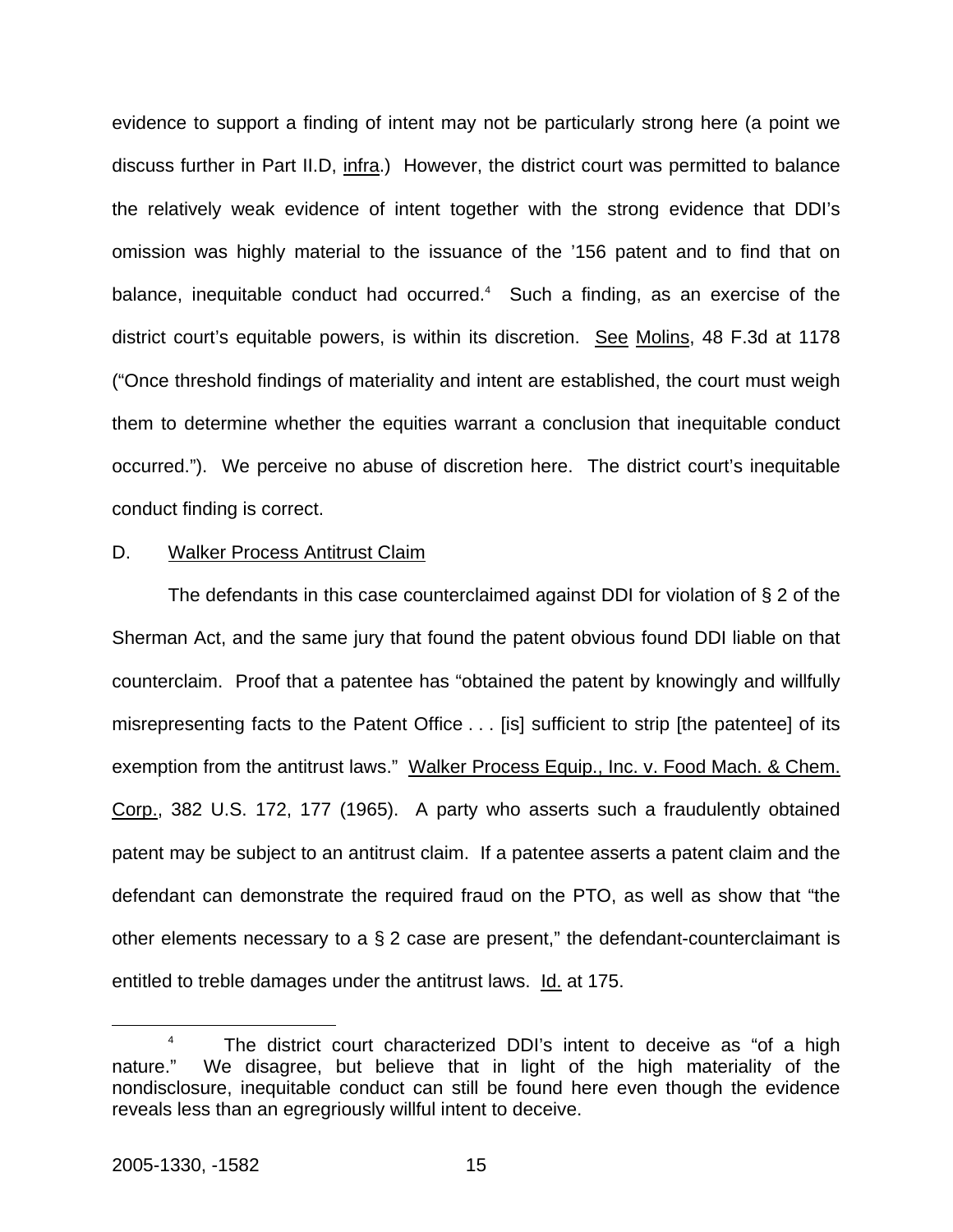The first barrier for a Walker Process claimant to clear is the requirement that the patent be obtained through actual fraud upon the PTO. This question is governed by Federal Circuit law. Nobelpharma AB v. Implant Innovations, Inc., 141 F.3d 1059, 1068 (Fed. Cir. 1998) (en banc in relevant part). A finding of inequitable conduct does not by itself suffice to support a finding of Walker Process fraud, because "inequitable conduct is a broader, more inclusive concept than the common law fraud needed to support a Walker Process counterclaim." Nobelpharma, 141 F.3d at 1069. To demonstrate Walker Process fraud, a claimant must make higher threshold showings of both materiality and intent than are required to show inequitable conduct. Id. at 1070-71; C.R. Bard, Inc. v. M3 Sys., Inc., 157 F.3d 1340, 1364 (Fed. Cir. 1998) (Walker Process claimant "must make a greater showing of scienter and materiality than when seeking unenforceability based on conduct before the Patent Office"). Furthermore, a finding of Walker Process fraud cannot result from an equitable balancing between the two factors; a strong showing of one cannot make up for a deficiency in the other. Nobelpharma, 141 F.3d at 1071. The difference in breadth between inequitable conduct and Walker Process fraud admits the possibility of a close case whose facts reach the level of inequitable conduct, but not of fraud before the PTO. This is such a case.

The heightened standard of materiality in a Walker Process case requires that the patent would not have issued but for the patent examiner's justifiable reliance on the patentee's misrepresentation or omission. C.R. Bard, 157 F.3d at 1364. The defendants have established materiality even under this strict threshold, since the evidence supports a finding that the patent would not have issued if DDI had disclosed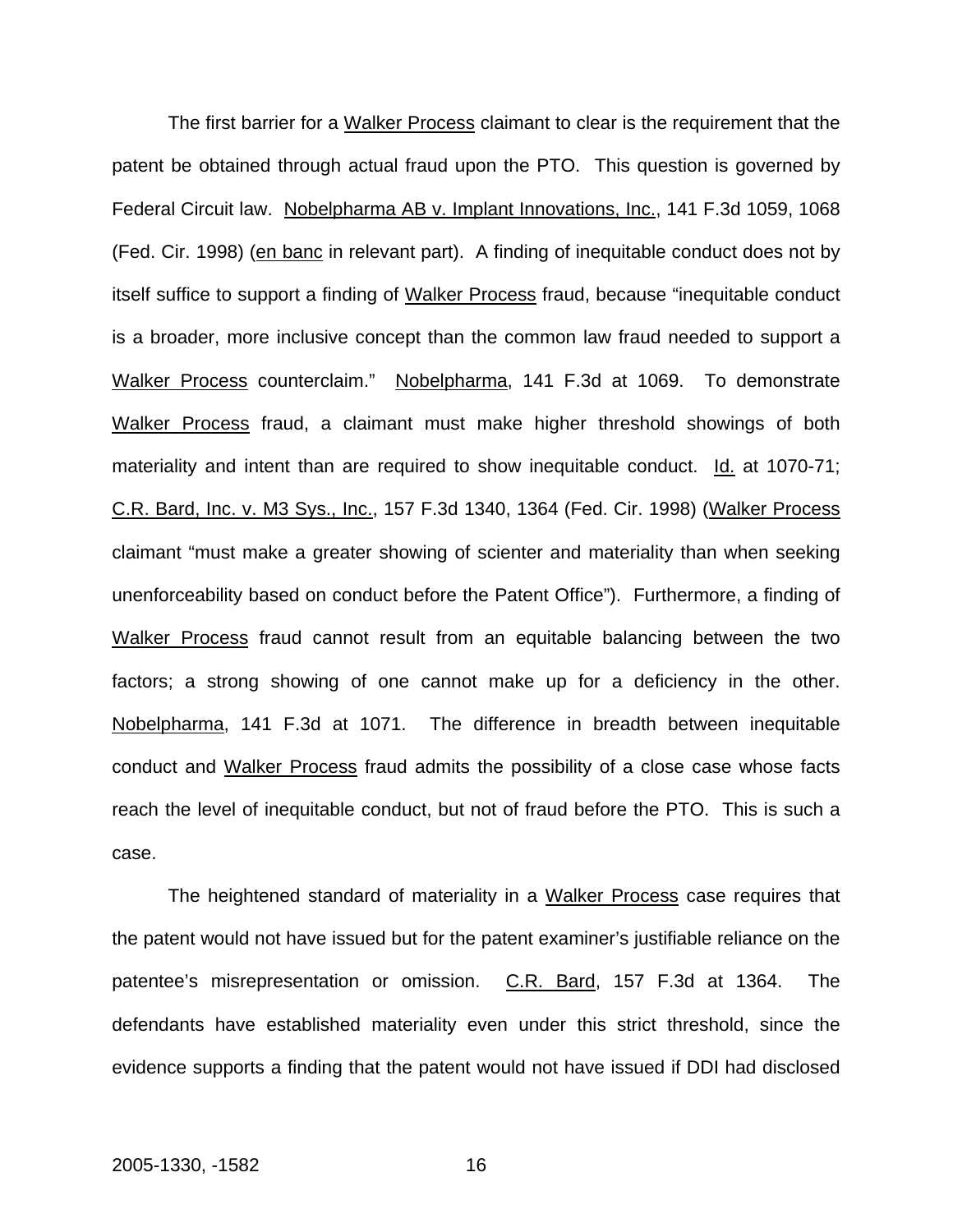the Festival Market sales to the PTO. The difficulty comes in establishing that the omission of those sales was done with fraudulent intent. DDI did make certain statements to the PTO that would have been more completely accurate had it included information about the Festival Market sales. For instance, it suggested that its method was "the first method to allow serving of a completely free flowing frozen alimentary dairy product for direct consumption by consumers." That statement would have been more helpful to the PTO if it had also disclosed that the first free-flowing sales had arguably happened at Festival Market, but the statement was not actually false. Likewise, DDI argued against obviousness by pointing out that none of the cited references taught free-flowing service. Again, this statement would have better informed the PTO if it had clarified that elsewhere in the prior art, such service arguably existed, but again, the statement was true. The problem was not with its falsity but with its incompleteness.

Ultimately, the defendants' fraud case here is built only upon DDI's omission of the Festival Market sales from the prosecution record. While Walker Process intent may be inferred from the facts and circumstances of a case, "[a] mere failure to cite a reference to the PTO will not suffice." Nobelpharma, 141 F.3d at 1071. This is not to say that an omission always reduces to "mere failure to cite." We acknowledged in Nobelpharma "that omissions, as well as misrepresentations, may in limited circumstances support a finding of Walker Process fraud . . . because a fraudulent omission can be just as reprehensible as a fraudulent misrepresentation." 141 F.3d at 1070. We believe, though, that to find a prosecution omission fraudulent there must be evidence of intent separable from the simple fact of the omission. A false or clearly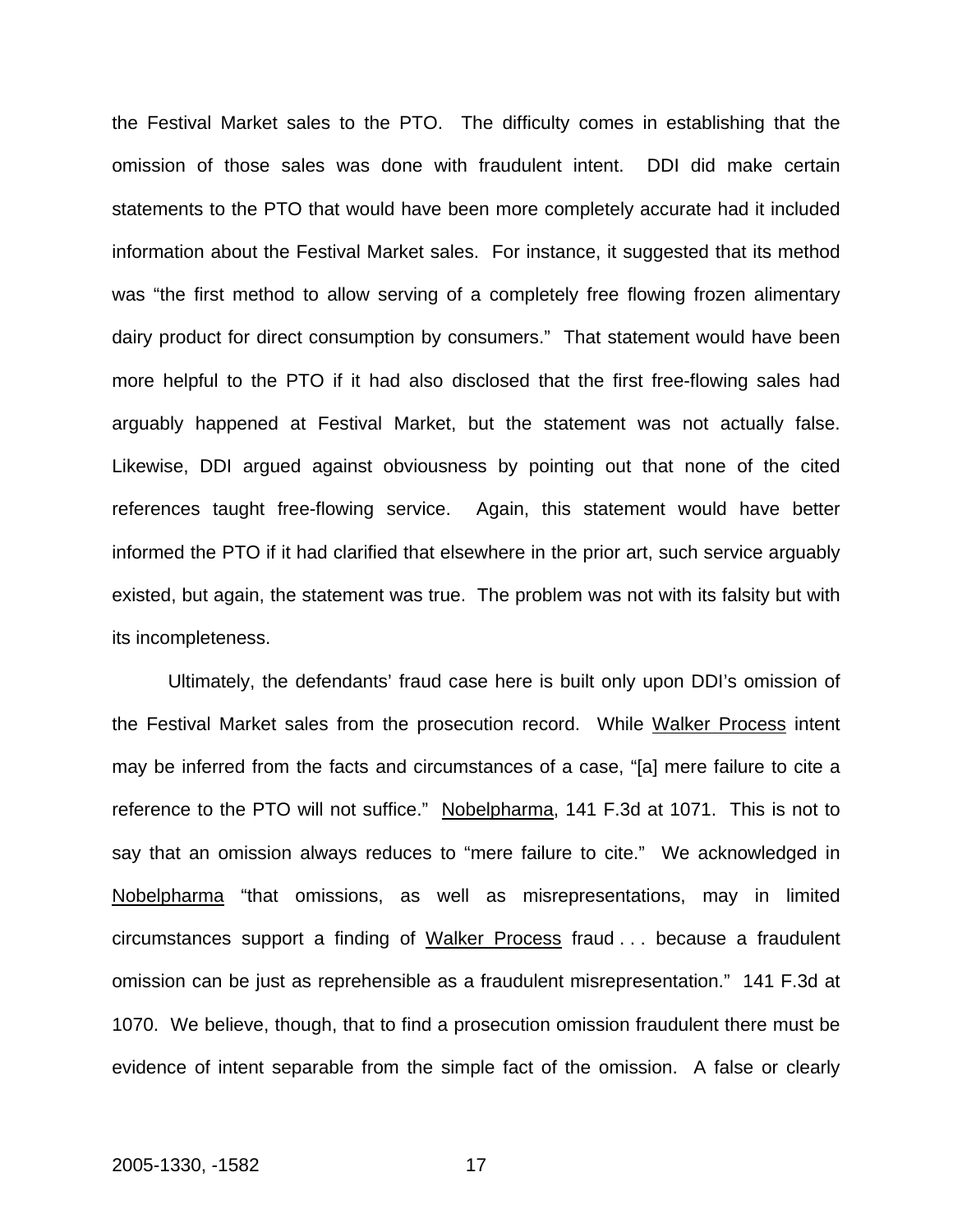misleading prosecution statement may permit an inference that the statement was made with deceptive intent. For instance, evidence may establish that a patent applicant knew one fact and presented another, thus allowing the factfinder to conclude that the applicant intended by the misrepresentation to deceive the examiner. That is not the case with an omission, which could happen for any number of nonfraudulent reasons—the applicant could have had a good-faith belief that disclosure was not necessary, or simply have forgotten to make the required disclosure. In this case, DDI argues that it did not disclose the Festival Market sales to the PTO because it believed that the product there was made without practicing the "storing," "bringing," or "serving" steps of the claim within the specified temperature ranges, and that therefore the Festival Market sales were merely cumulative to other prior art references which also lacked those three steps. The jury was of course allowed to disbelieve or discount evidence tending to support this claim. However, the defendants submitted no evidence of their own—aside from the absence of the Festival Market sales from the prosecution record—which affirmatively shows DDI's fraudulent intent. That intent cannot be shown merely from the absence of evidence which would come about from the jury's discounting DDI's explanation.

Nobelpharma serves as a good example of the sort of facts that do prove Walker Process fraud by omission. In that case, the inventors had transmitted to their Swedish patent agent a draft patent application which included a citation to a book written by the patentee in 1977. 141 F.3d at 1062. That book was eventually held to anticipate the patent. Id. at 1072. The agent "deleted all reference to the 1977 Book from the patent application that was ultimately filed in Sweden" and then also failed to mention the book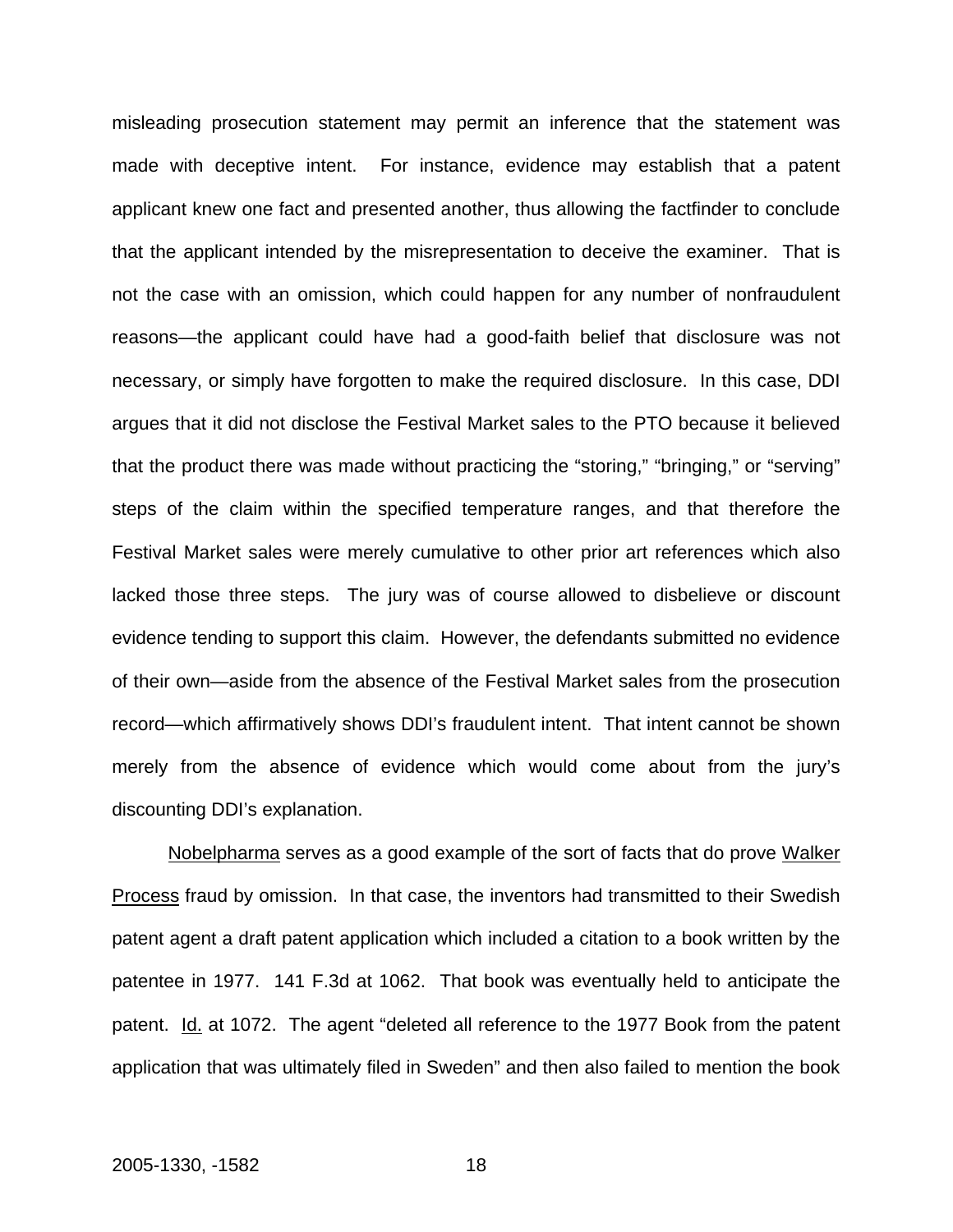in the U.S. application that led to the patent at issue. Id. at 1062. When pressed on the issue at trial, the agent "could not explain, even in retrospect, why he deleted all reference to the 1977 Book." Id. at 1072. We found that the evidence of actual deletion by the patent agent gave the jury reasonable ground to find intent to defraud by the patentees. Id.

There is no similarly strong evidence that the omission in this case was fraudulent. It might be argued that because the omitted reference was so important to patentability, DDI must have known of its importance and must have made a conscious decision not to disclose it. That argument has some force, but to take it too far would be to allow the high materiality of the omission to be balanced against a lesser showing of deceptive intent by the patentee. Weighing intent and materiality together is appropriate when assessing whether the patentee's prosecution conduct was inequitable. Molins, 48 F.3d at 1178. However, when Walker Process claimants wield that conduct as a "sword" to obtain antitrust damages rather than as a mere "shield" against enforcement of the patent, Nobelpharma, 141 F.3d at 1070, they must prove deceptive intent independently. The defendants have not done so here to the extent necessary for a reasonable jury to find Walker Process fraud. The finding of fraud on the PTO is therefore reversed.

DDI also argues that the antitrust judgment must be reversed because the jury was not presented with sufficient evidence of the definition of the relevant market. Fraudulent acquisition of the asserted patent strips the Walker Process defendant<sup>5</sup> of its antitrust immunity, but that is the beginning, not the end, of the inquiry. The

<span id="page-20-0"></span><sup>&</sup>lt;sup>5</sup> Here that defendant is the plaintiff DDI, which is defending against a Walker Process counterclaim.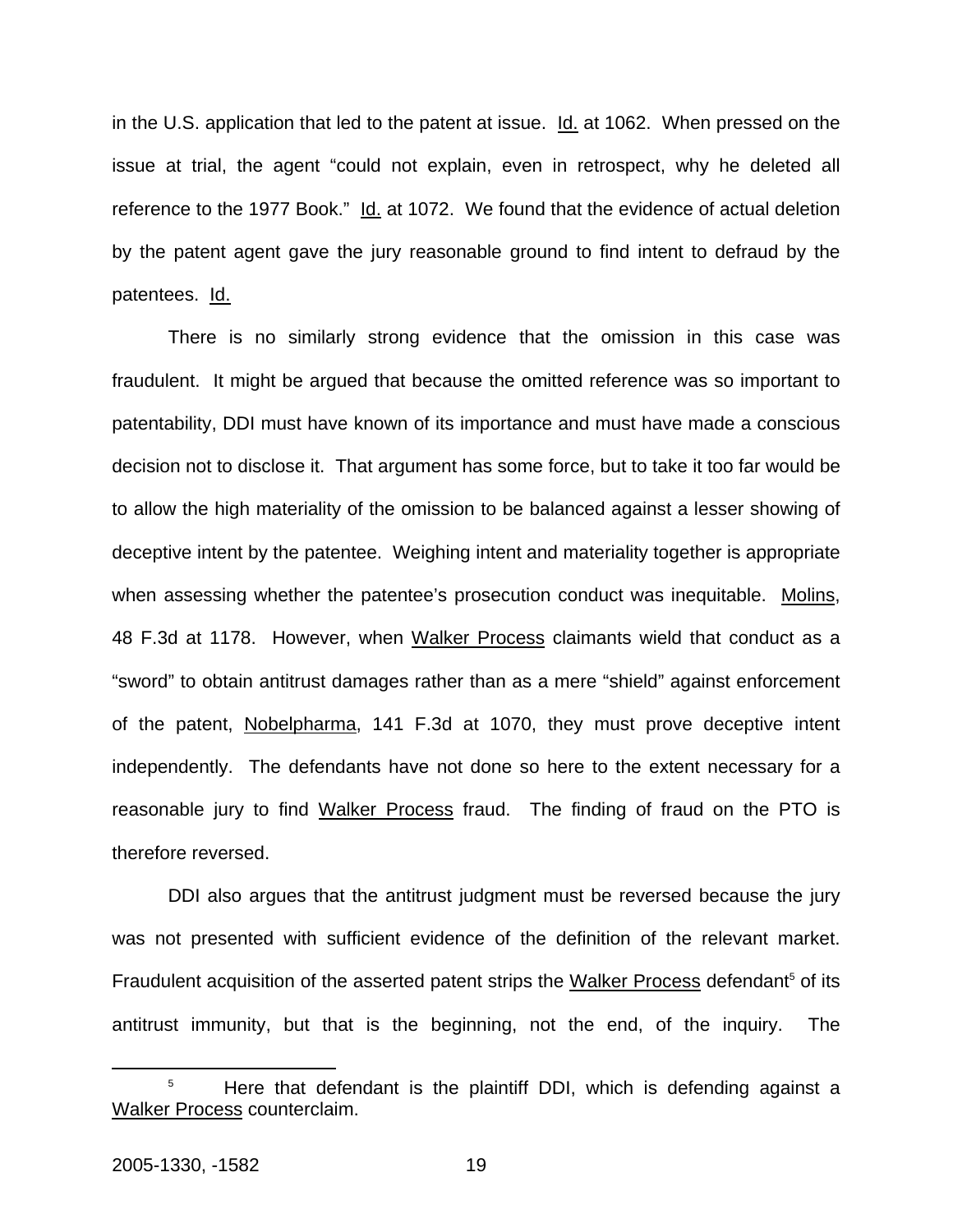counterclaimant must also show the basic elements of an antitrust violation defined by the regional circuit's law, including that the patentee's behavior was directed to a relevant product market. Unitherm Food Sys., Inc. v. Swift-Eckrich, Inc., 375 F.3d 1341, 13[6](#page-21-0)3 (Fed. Cir. 2004), rev'd on other grounds, 126 S. Ct. 980 (2006).<sup>6</sup> In this case, DDI's antitrust immunity remains intact due to insufficient evidence of fraud. We therefore reach neither DDI's argument on this point nor the defendants' argument that DDI waived the market definition issue by failing to raise it below.

## E. Attorney Fees

With the judgment of antitrust liability reversed, the grant of attorney's fees under § 4 of the Clayton Act must be vacated. As mentioned supra, a motions panel of this court has found that we lack jurisdiction to hear DDI's challenge of that fee grant as to defendant Mosey. Dippin' Dots v. Mosey, No. 05-1330, slip op. at 3 (Fed. Cir. May 1, 2006). However, our vacatur of fees is entirely derivative of our ruling on the merits, not based on an acceptance of DDI's jurisdictionally barred direct challenge to the fee award. The vacatur therefore extends to all defendants, including Mosey.<sup>7</sup>

DDI argued as a separate ground for reversal of the attorney fee award that a jury verdict indicating zero dollars in antitrust damages cannot support a Clayton Act fee award. Since the judgment of liability is reversed, we do not reach this argument.

<span id="page-21-0"></span> $\begin{array}{c|c}\n\hline\n\text{6}\n\end{array}$  Unitherm applied Tenth Circuit antitrust law. Id. (citing United States v. AMR Corp., 335 F.3d 1109, 1113 (10th Cir. 2003); Telecor Commc'ns v. Sw. Bell Tel. Co., 305 F.3d 1124, 1130-31 (10th Cir. 2002)). Fifth Circuit law also requires proof of a relevant market. Doctor's Hosp. v. Se. Med. Alliance, 123 F.3d 301, 311 (5th Cir. 1997).<br><sup>7</sup> Defendants move to strike the portions of DDI's amended brief which

<span id="page-21-1"></span>argue that the fee awards should be vacated if DDI prevails on the merits. Br. of Mosey et al. at 1; Br. of Frosty Bites Distribution LLC at 1. Their objections are denied.